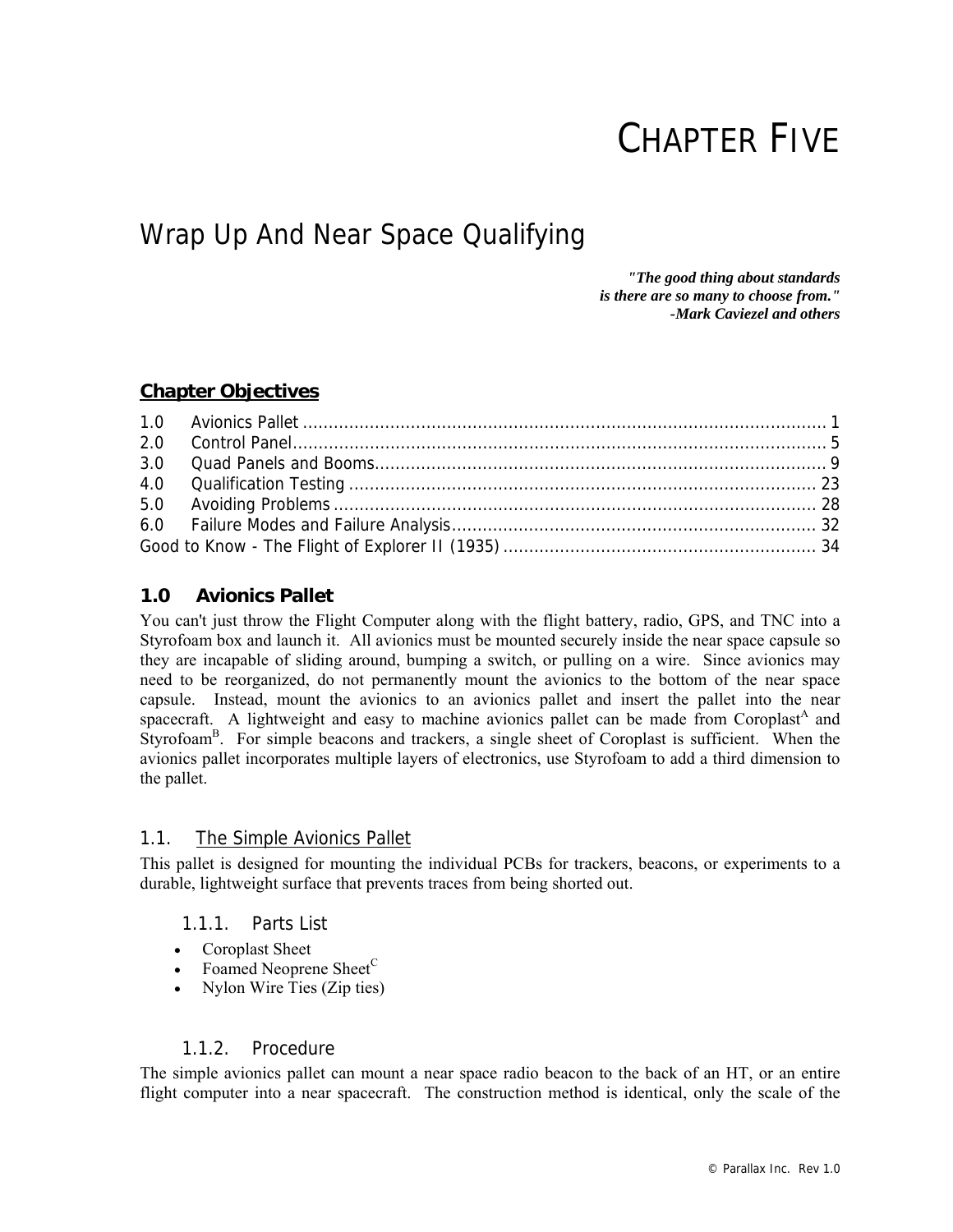project changes. The neoprene foam cushions the PCB and fills gaps between the PCB and the Coroplast pallet. Nylon wire ties secure the PCB and neoprene to a sheet of Coroplast. This arrangement protects the underside of the PCB from shorts while still making it possible to get at the traces to fix a problem.

Note: If the pallet is used to secure a near space beacon to an HT, then cut the Coroplast to fit the back of the HT and mount both the pallet and HT inside of a warm box. The warm box is primarily used to protect the HT buttons from being pushed during a mission. In this design, the beacon pallet can be rubber banded to the back of the HT. See Chapter Four, Section 4.2 for directions on making warm boxes.



**Parts for an avionics pallet -** Coroplast, neoprene foam, PCB, and nylon wire ties.

- √ Cut a sheet of Coroplast to fit the airframe.
- √ Lay the foamed neoprene sheet under the PCB.
- √ Mark the size of the PCB and locations of its mounting holes.
- √ Carefully cut and punch holes into the neoprene.
- $\sqrt{\phantom{a}}$  Lay the PCB on top of the Coroplast and mark the location of the mounting holes.
- √ Carefully punch the holes into the Coroplast (the sharp end of a file works well).
- $\sqrt{\phantom{a}}$  Measure  $\frac{1}{2}$  away from the Coroplast holes and make a second set of holes that are outside the edges of the PCB.
- √ Lay the PCB and neoprene on top of the Coroplast.
- √ Use nylon wire ties to tie the PCB down to the Coroplast. Orient the zip ties so that their heads are above the Coroplast, and not beneath it.
- √ Lay the cables on the Coroplast and mark the location of holes for nylon wire tie strain reliefs on the Coroplast.
- √ Carefully punch holes in the Coroplast and tie the cables down to the Coroplast as a strain relief.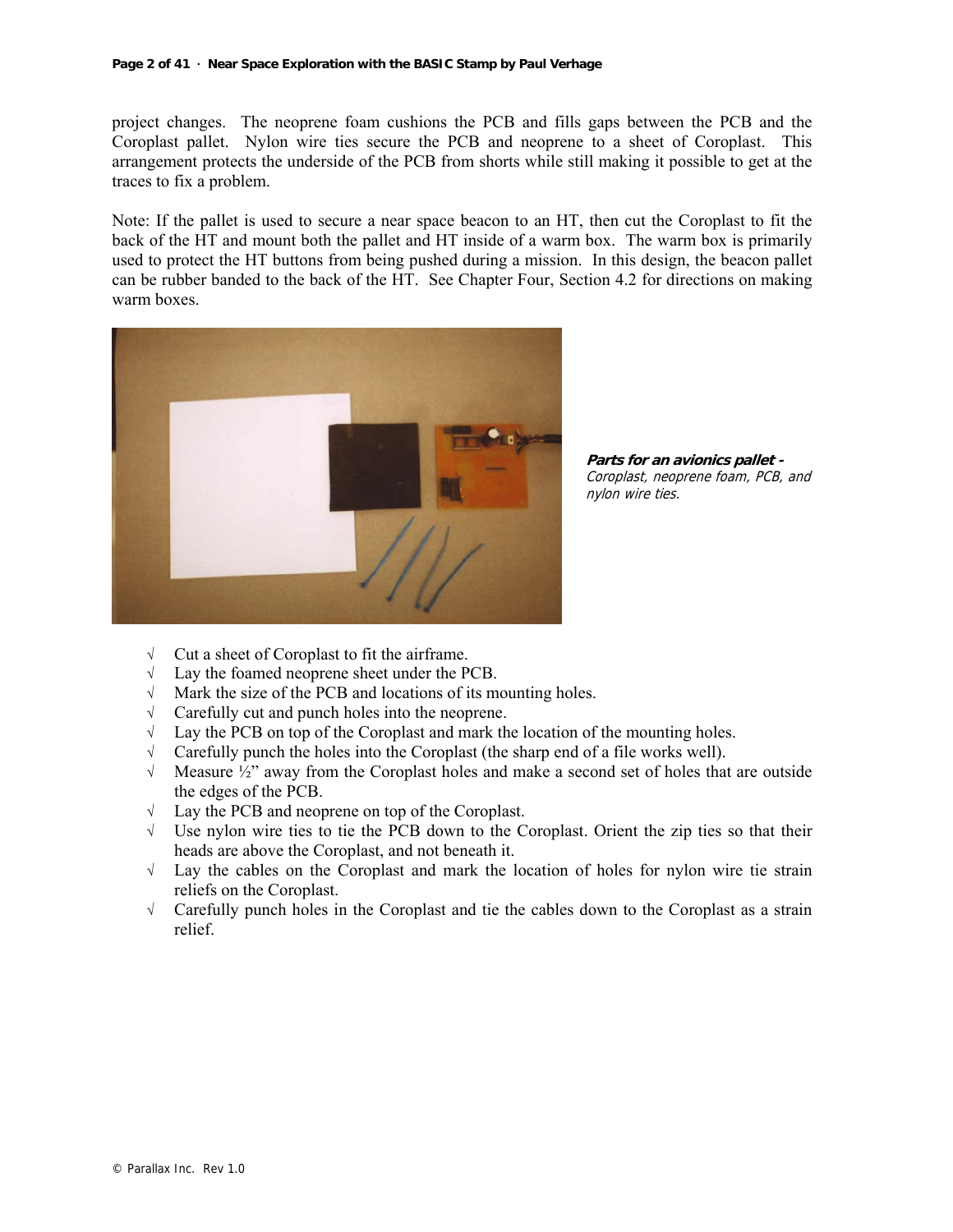

**PBC on Coroplast** - Zip ties hold the PCB to the Coroplast.

#### 1.2. The Advanced Avionics Pallet

When adding a larger board to the pallet, it may be advantageous to make the pallet in two layers. A large PCB, like a KPC 3+ TNC, is mounted to the bottom layer and a smaller PCB, like a flight computer, is mounted to the top layer. Make sure the bottom mounted item is a device seldom needing access. Keep frequently accessed boards on the top surface of the pallet.



**Advanced Avionics Pallet** - The completed two-layer avionics pallet.

1.2.1. Parts List Same as a simple Avionics Pallet, plus: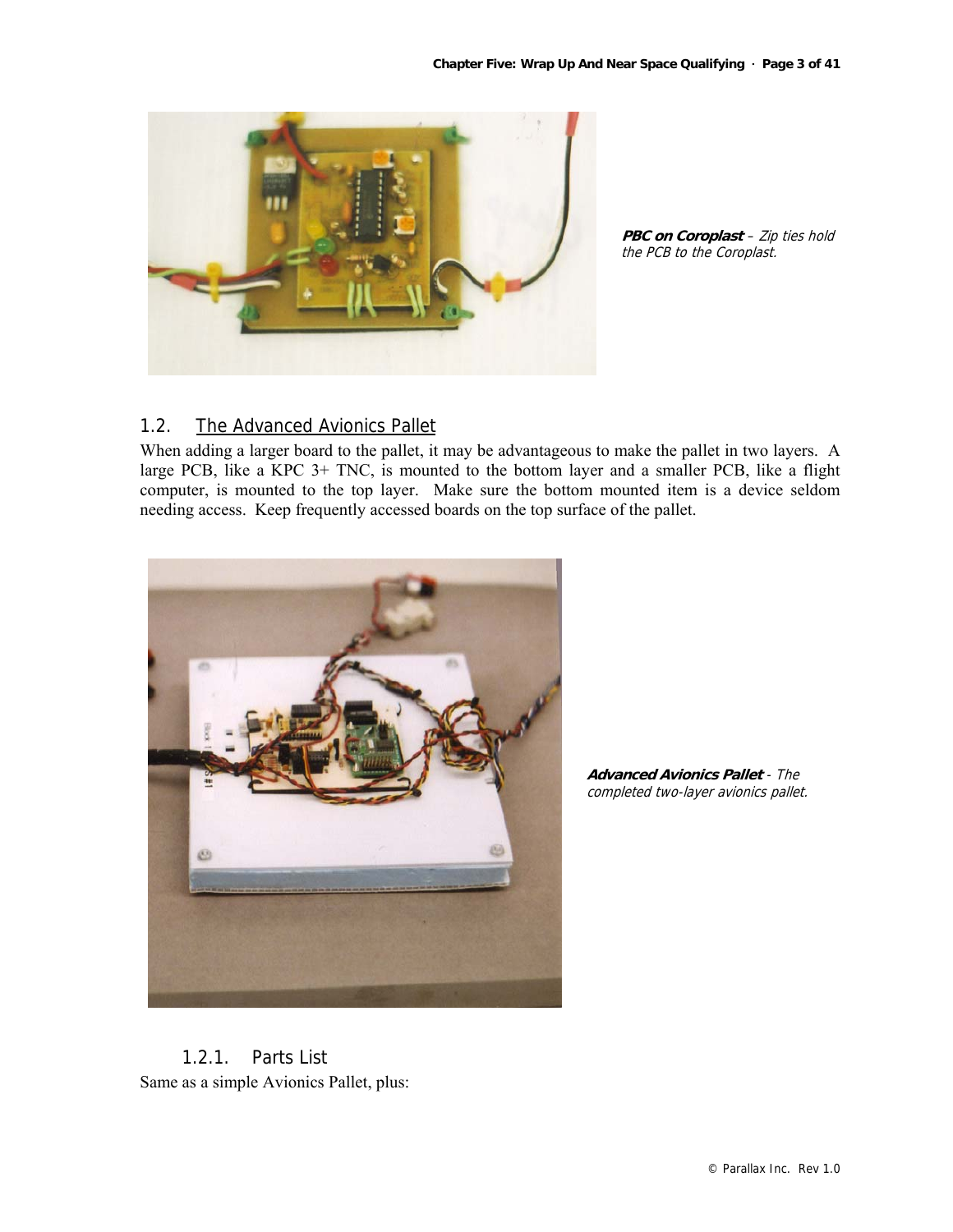- #6-32 mounting hardware (nuts, bolts, washers)
- Blue or Pink Styrofoam
- Hot glue

#### 1.2.2. Procedure

- √ Begin by determining which boards will be mounted to the top and bottom layers of the avionics pallet. Be sure to place boards that need infrequent access on the bottom layer.
- √ Position and orient boards for the bottom layer.
- √ Cut Styrofoam to form a wall around the border of the bottom layer. Note: make the border thick enough that #6 mounting hardware can pass through it and high enough to raise the top layer above the board.
- √ Use hot glue to adhere the Styrofoam wall to the bottom layer of Coroplast.
- √ Place the top Coroplast layer on top of the bottom layer and drill holes for the #6 bolts.
- $\sqrt{\phantom{a}}$  Bolt the top of the pallet to the bottom to test the fit (use washers under the bolt head and nut).
- √ Separate the two layers if they fit properly.



**Completed pallet -** The two layer avionics pallet, opened.

- √ Lay foamed neoprene sheet under the bottom PCB.
- Mark the size of the PCB and locations of its mounting holes.
- √ Carefully cut and punch holes into the neoprene.
- √ Lay the bottom PCB on top of the bottom Coroplast and mark the location of the mounting holes.
- √ Carefully punch the holes into the bottom Coroplast (the sharp end of a file works well).
- $\sqrt{\phantom{a}}$  Measure  $\frac{1}{2}$  away from the bottom Coroplast holes and make a second set of holes that are outside the edges of the PCB.
- √ Lay the PCB and neoprene on top of the bottom Coroplast.
- √ Use nylon wire ties to tie the PCB down to the bottom Coroplast.
- √ Orient the zip ties so that their heads are above the bottom Coroplast, and not beneath it.
- √ Lay the cables on the bottom Coroplast and mark the location of holes for nylon wire tie strain reliefs on the Coroplast.
- √ Cut channels into the Styrofoam wall to pass the bottom PCB cables through.
- $\sqrt{\phantom{a}}$  Repeat the same process for the top PCB(s) and the top Coroplast.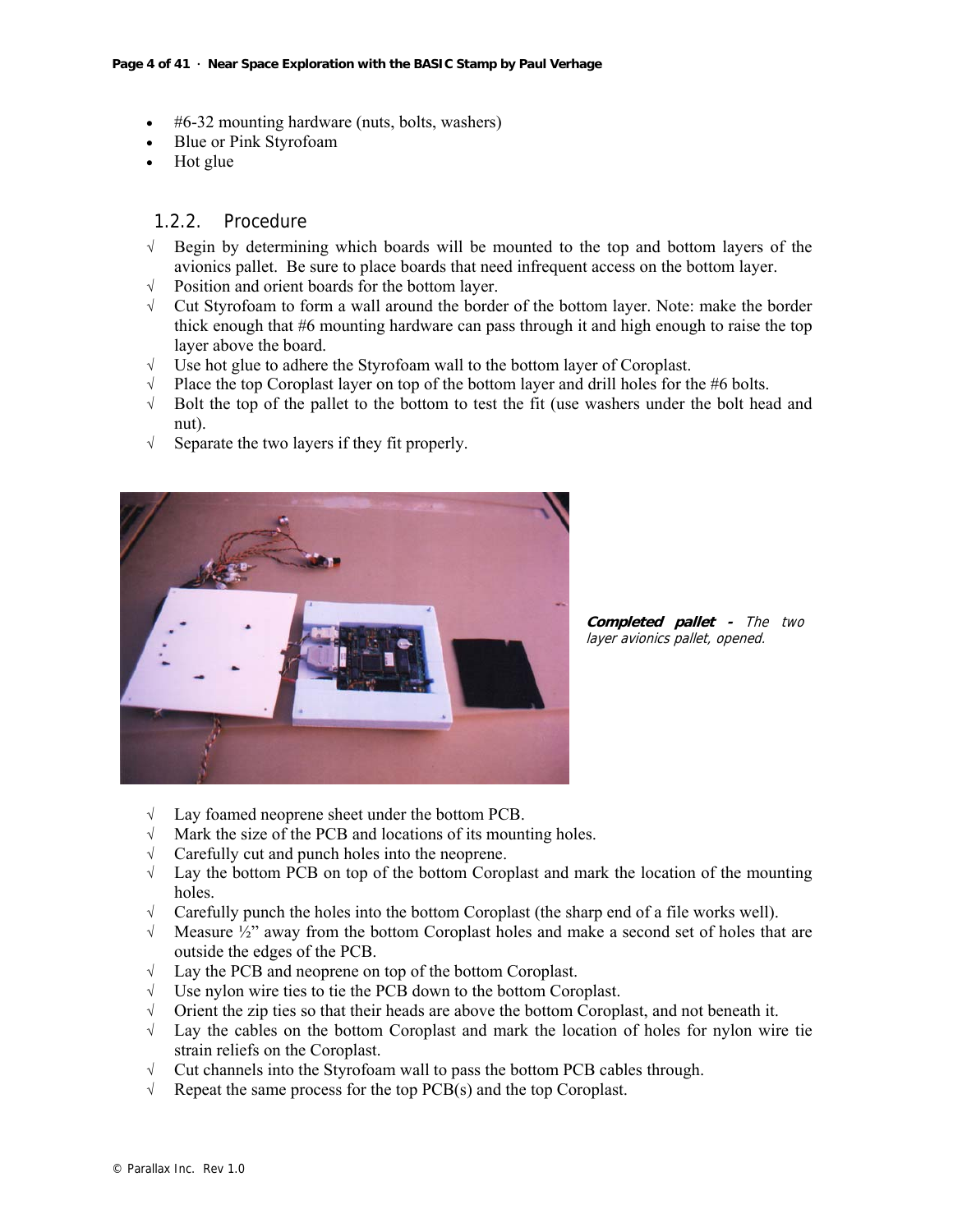#### **2.0 Control Panel**



**Completed control panel** – shown with avionics pallet.

The airframe's Control Panel (which is mounted to the P3 port of the airframe) provides central access to all programming and power functions of the avionics pallet. Each avionics pallet has its own Control Panel and they move as a unit from airframe to airframe. The Control Panel is mounted to the inside surface of the airframe and a polystyrene frame is mounted to the outside, sandwiching the airframe foam between them. The polystyrene frame acts a washer, keeping the airframe foam from being crushed by the nut and washer of the #6 hardware.



**Control panel** – Side view.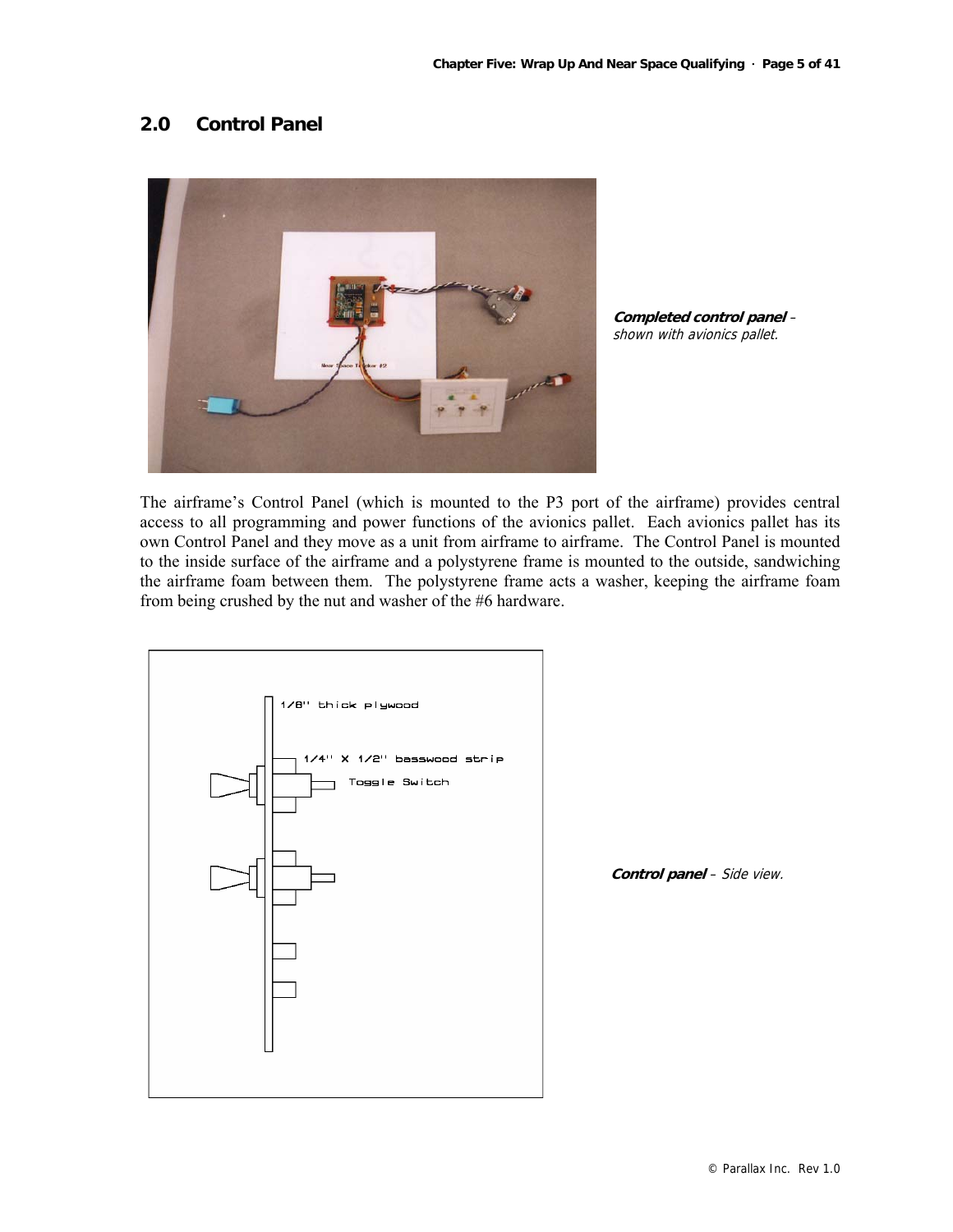[side diagram of control panel]

#### 2.1. Materials

- $1/8$ " or  $1/16$ " plywood
- 30-mil thick polystyrene
- Paper Label \*
- $\bullet$   $\frac{1}{4}$  square basswood dowel
- Spiral wire wrap
- Two toggle switches (used as spacers when assembling the Control Panel)
- #6 mounting hardware (nuts, bolts, and washers)
- #1 mounting hardware (nuts, bolts, and washers) to fit DB-9 connector
- Model Paint and Sticky Colored Dots \*\*
- White glue
- Wood glue
- Hot glue
- Clear paint (dull coat)

\* Print a label with a word processor. Organize switch functions, programming headers, and poweron LEDs and then surround the text in the appropriate size box. A set of sample labels is included in the appendix. When designing the paper label, make the ON and OFF directions consistent for all Control Panels and clearly label the ON and OFF directions. There's almost nothing worse than going to launch only to find the batteries were discharged the night before because someone left the NEAR SPACECRAFT on all night. See Appendix D for examples of Control Panel faces.

\*\* This is optional. The paint is applied to the top ¼" rail of the Control Panel and the sticky dots are applied to one side of the toggle switches. Make the paint and sticky dots the same color. If used, by aligning the paint and dots, the toggle switches are aligned properly in their rails to match the ON and OFF directions indicated on the Control Panel.

#### 2.1.1. Procedure

- $\sqrt{\phantom{a}}$  Cut a piece of 1/8" or 1/16" plywood to cover the P3 Port with enough border to attach the plate with four #6 bolts (1/2" border all the way around).
- √ Cut a square out of the polystyrene to dimensions that match the Control Panel.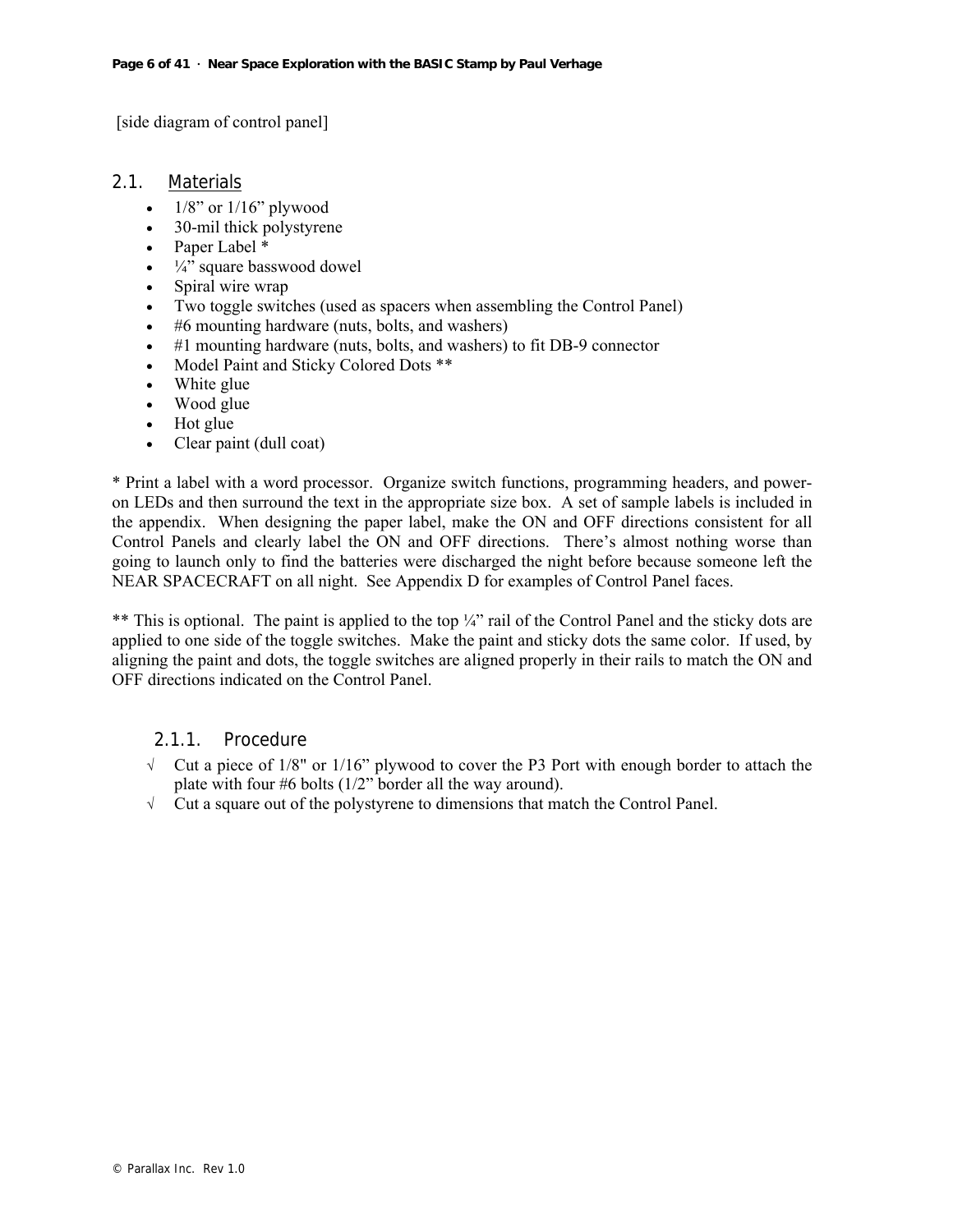

**Polystyrene face** – This is optional, but highly suggested.

- √ Cut the center out of the polystyrene to match the P3 Port opening.
- √ Make the appropriate paper label for the plywood (see Appendix D).
- √ Spray label with clear paint and let paint dry.
- $\sqrt{\phantom{a}}$  Glue paper label over 1/8" or 1/16" plywood.
- √ Cut holes for power switches, power-on LED, DB-9 connector (if needed).
- √ Overlap Control Panel and polystyrene frame and drill holes for #6 bolts in corners of the Control Panel.
- √ Mount and align two toggle switches to the panel as spacers.
- √ Form two rails on the back of the Control Panel by gluing two wooden strips to back of the Control Panel, clamping body of toggle switches between the strips. The rails keep the switches from spinning when you tighten up their mounting nuts.
- √ Repeat the previous step for all rows of switches on the Control Panel.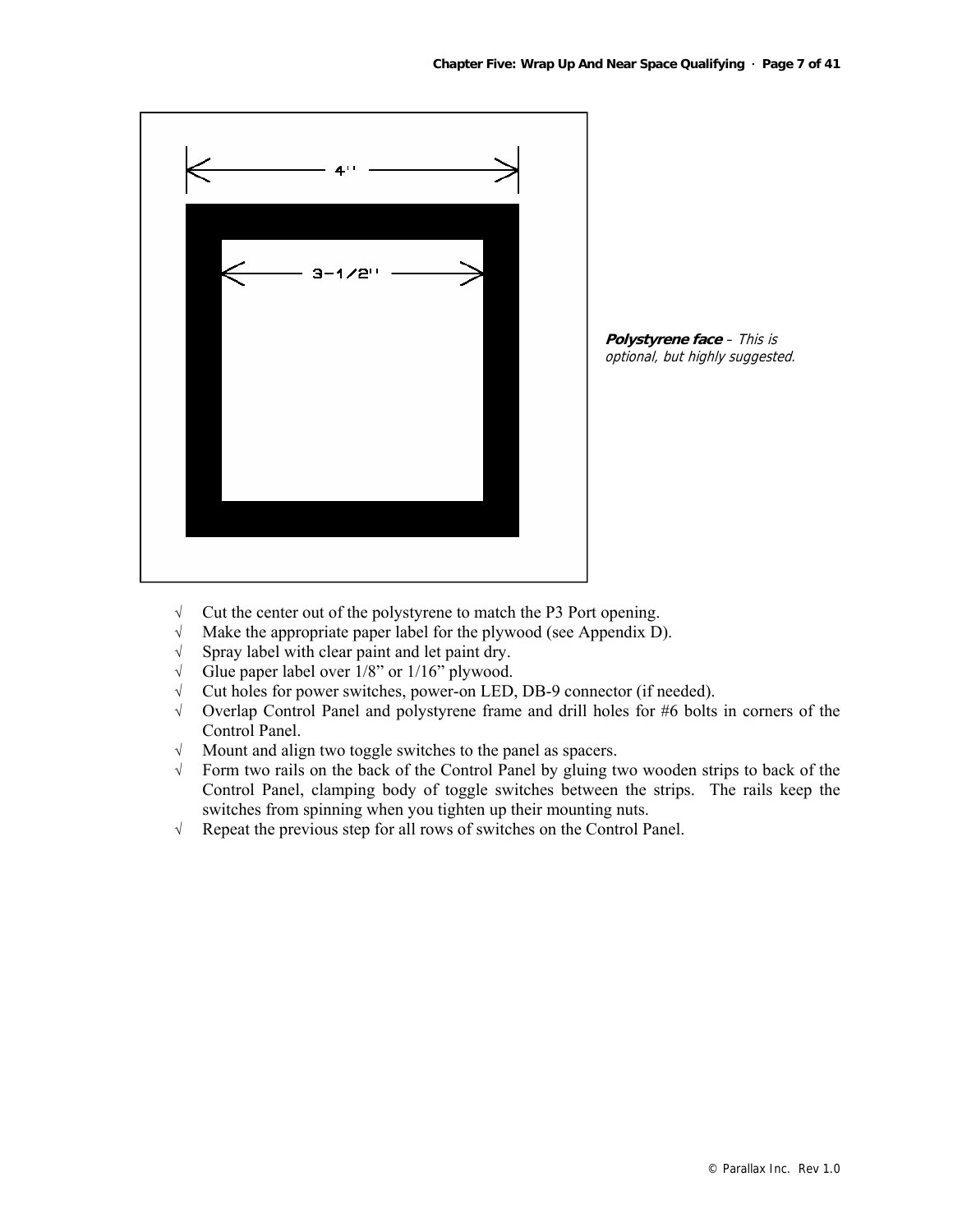

**Back view of control panel** - Note the toggle switches are "trapped" between the bars, which keeps the switches from rotating.

Optional steps, but recommended:

- √ Paint a dot of model paint at the top of the top rail of the Control Panel.
- √ Flip toggle switches into the ON position.
- √ Orient toggle switches so their handles match the ON position labeled on the Control Panel.
- √ Place a sticky dot on the topside of each toggle switch going into the Control Panel. The dots help to ensure the toggle switches are all aligned as indicated on the Control Panel.



**Note the alignment dots -** As long as the dots on the switches are aligned with the dots on the control panel, all the switches shut on and off in the same direction.

√ Attach toggle switches and power-on LED indicator to the back of the Control Panel.

√ Use hot glue to mount power-on LED indicator securely to the Control Panel.

Optional: Instead of hot gluing LEDs to the Control Panel, use an LED with a face that threads into the Control Panel.

Placing the DB-9 connector (if used):

- √ Place DB-9 connector into the opening of the Control Panel and mark location of #1 mounting hardware.
- √ Drill small holes to bolt the DB-9 connector to the Control Panel.
- √ Mount DB-9 to the Control Panel.

Cut spiral wrap to length and wrap around the cables between the pallet and the Control Panel.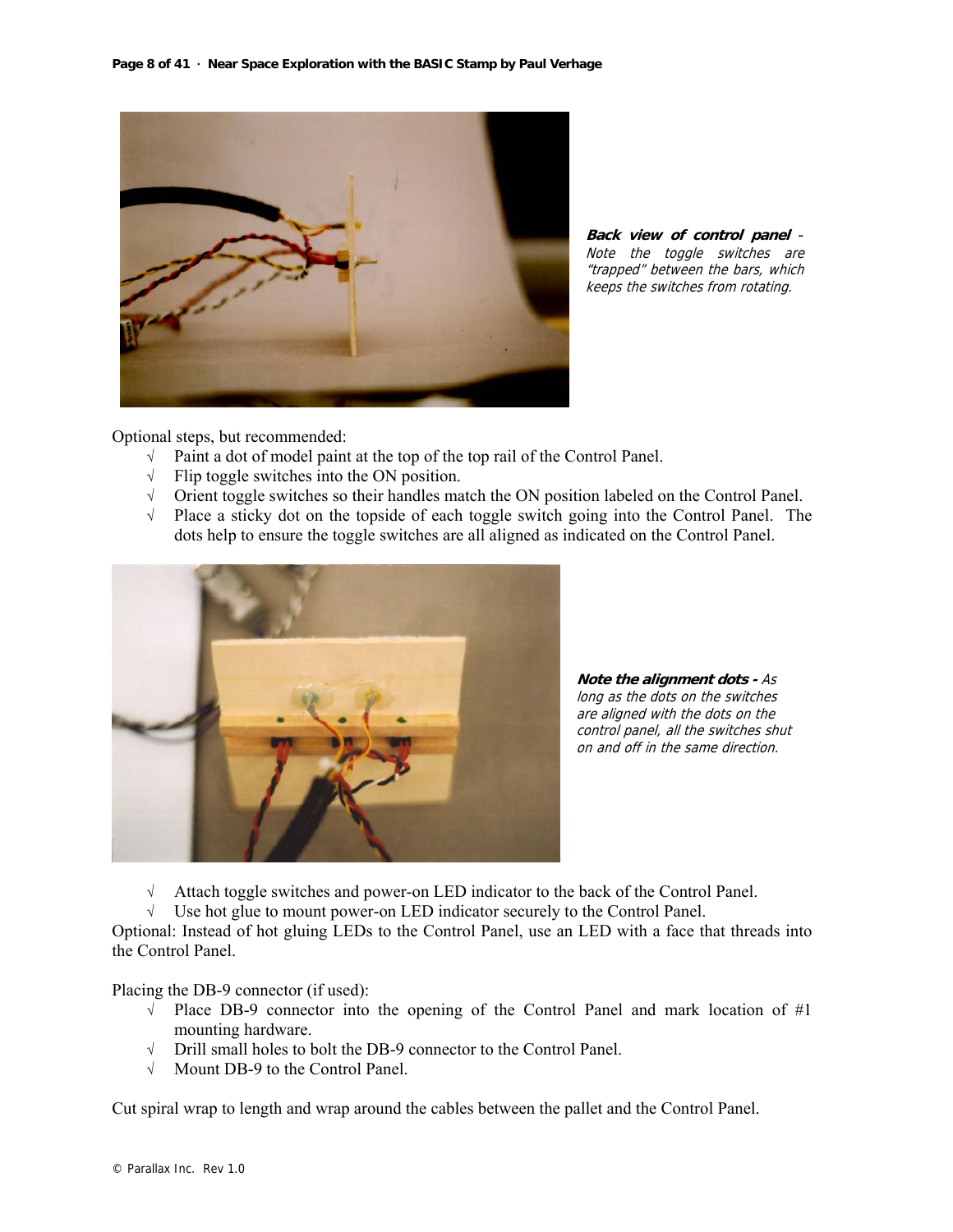#### **3.0 Quad Panels and Booms**

#### 3.1. Quad Panels

Quad panels cover the open quad ports of the airframe. Experiments or antenna booms are mounted to them. Together with a NearSys CC/PS, they form a modular near space system that can be moved from launch to launch, or module to module. Quad panels are mounted to the exterior of the airframe with #6 bolts, washers, and nuts. A polystyrene plate is mounted to the inside surface to act as a washer. The airframe side is sandwiched between the panel and plate.



#### 3.1.1. Materials

- $1/8$ " or  $1/16$ " plywood\*
- $\bullet$   $\frac{3}{4}$ " thick Styrofoam\*\*
- Epoxy
- Latex gloves
- Heavy weight, like a cast iron baking pan
- #6-32 by  $1\frac{1}{4}$ " mounting hardware (nuts, bolts, washers)
- 30-mil polystyrene

\*Use thicker plywood when the quad carries heavier weights or longer booms. In most cases, a 1/16" plywood panel works well.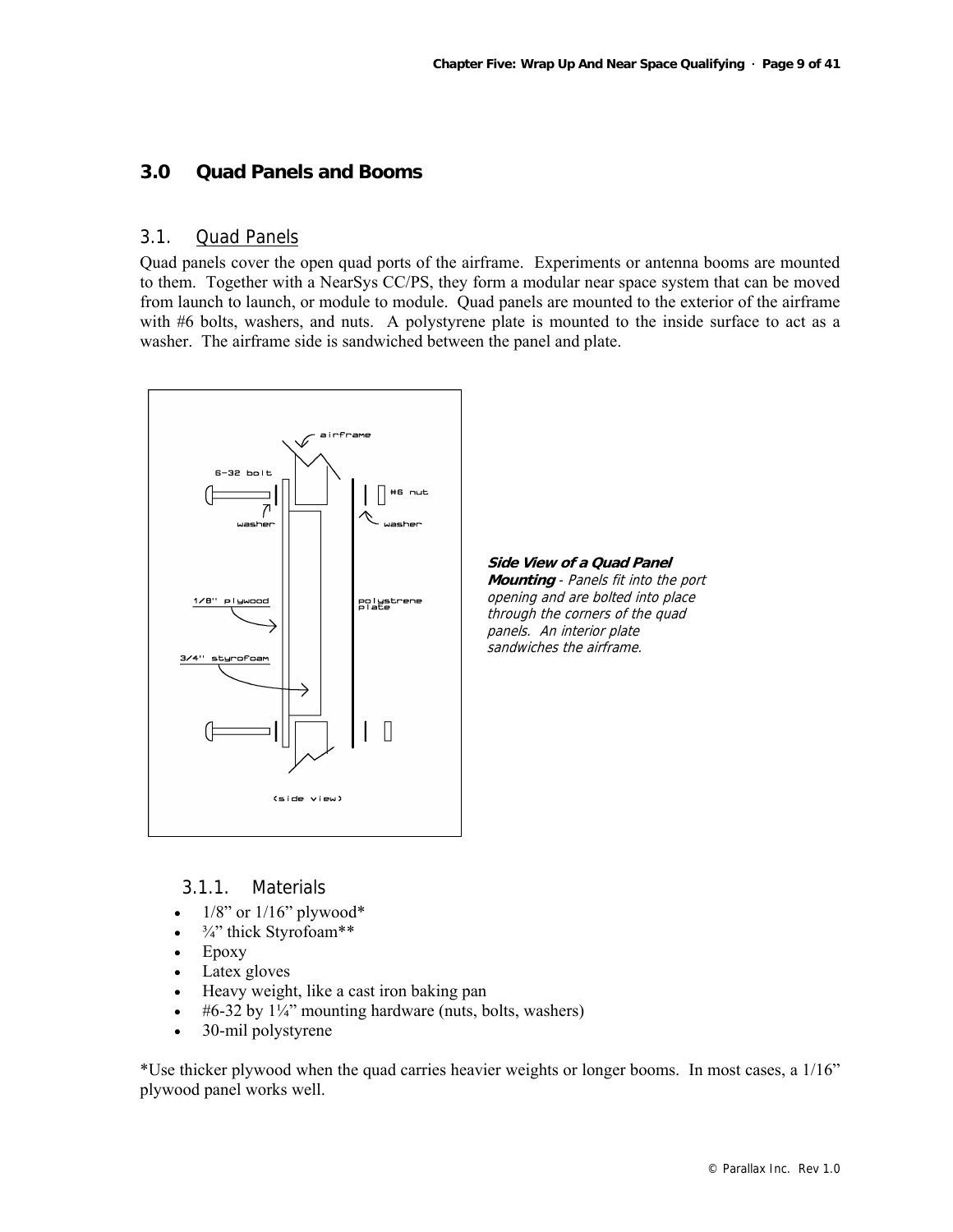\*\* You should have kept the Styrofoam panels you cut out of the airframe when you were constructing it.

#### 3.1.2. Procedure

These directions assume the airframe is designed as illustrated in Chapter One, Airframes.

Note on cutting Styrofoam:

Use a long-bladed Exacto knife and a straight edge. It's time to replace the dull blade when your Styrofoam begins to chip, rather than cut cleanly.

- √ Cut out a new Styrofoam panel or trim the one that was removed from the airframe during its construction. Cut or trim the panel to a dimension of 5-1/8" on a side.
- √ Verify the Styrofoam panel easily slides in and out of the open quad port of the airframe.
- $\sqrt{\phantom{a}}$  Cut the plywood into a square with sides 6" long.
- $\sqrt{\phantom{a}}$  Lay the plywood panel smooth-face down, as you are going to epoxy on its rough face.
- √ Put on a pair of latex gloves.
- √ Mix up epoxy and apply to one face of the Styrofoam panel.
- √ Center the Styrofoam over the plywood and epoxy the two together.
- √ Apply masking tape between the Styrofoam and plywood to keep the Styrofoam from sliding.
- √ Add weight on top and let sit for one hour.
- √ Remove weight and tape.
- √ Test fit panel in airframe.
- $\sqrt{\phantom{a}}$  Drill out 1/8" diameter holes through the plywood and in the corners of the Styrofoam.
- $\sqrt{\phantom{a}}$  Test fit panel again, this time using #6 hardware to bolt the panel into the port.
- √ Cut 30-mil polystyrene plastic into a square with six inch long sides.
- √ Align the polystyrene to the panel and mark the location of the corner bolt holes.
- $\sqrt{\phantom{a}}$  Drill out the bolt holes in the polystyrene (an Exacto knife works well).
- √ Test fit the Quad panel again, this time with the internal polystyrene plate.



A quad panel and plastic interior plate.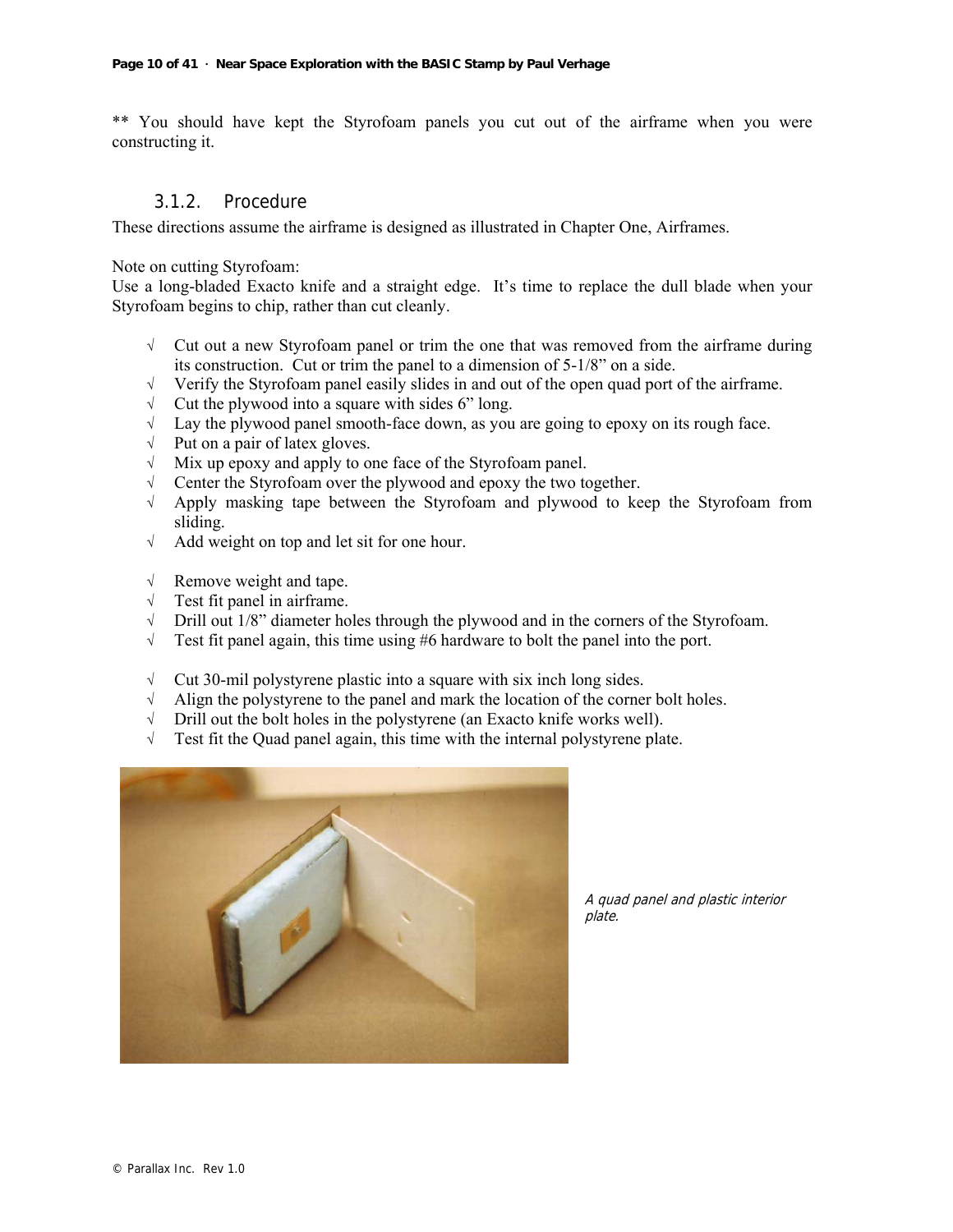Usually a boom or other experiment is mounted to the Quad Panel. Often these require other openings through the Quad Panel for cables to pass through. The same size hole must be made in the plastic plate and in the same location. It would be a good idea to give this some thought and determine a single location and size for these pass-through holes. This allows any polystyrene plate to be used with any Quad Panel. If the location and size of pass-through holes is not standardized, then a new polystyrene plate must be made for each new Quad Panel (even with the adoption of a standard, there will be instances when a Quad Panel needs a specific plate). Do not drill the passthrough if the Quad Panel is to have a boom; instead wait until after the boom is epoxied to the Quad Panel.

A CD holder and booms are examples of items added to a Quad Panel.

#### 3.2. CD Holder

**CD-ROM holder -** Anyone remember Voyager I and II's gold record?

Remember Voyager 1 and 2? How about Carl Sagan's gold phonograph record? Amateur near space explorers can do a similar thing with CDs. A CD with text and images in web format carried on a near space flight is a wonderful way to commemorate an event or program. The directions below explain how to safely mount a CD to a Quad Port in a fashion that makes it visible on the near spacecraft.

#### 3.2.1. Materials

- Completed Quad Panel
- $1/16$ " plywood
- $1/8$ " plywood
- #6 mounting hardware (nut bolt, and two washers)
- Epoxy
- Very thin plastic sheet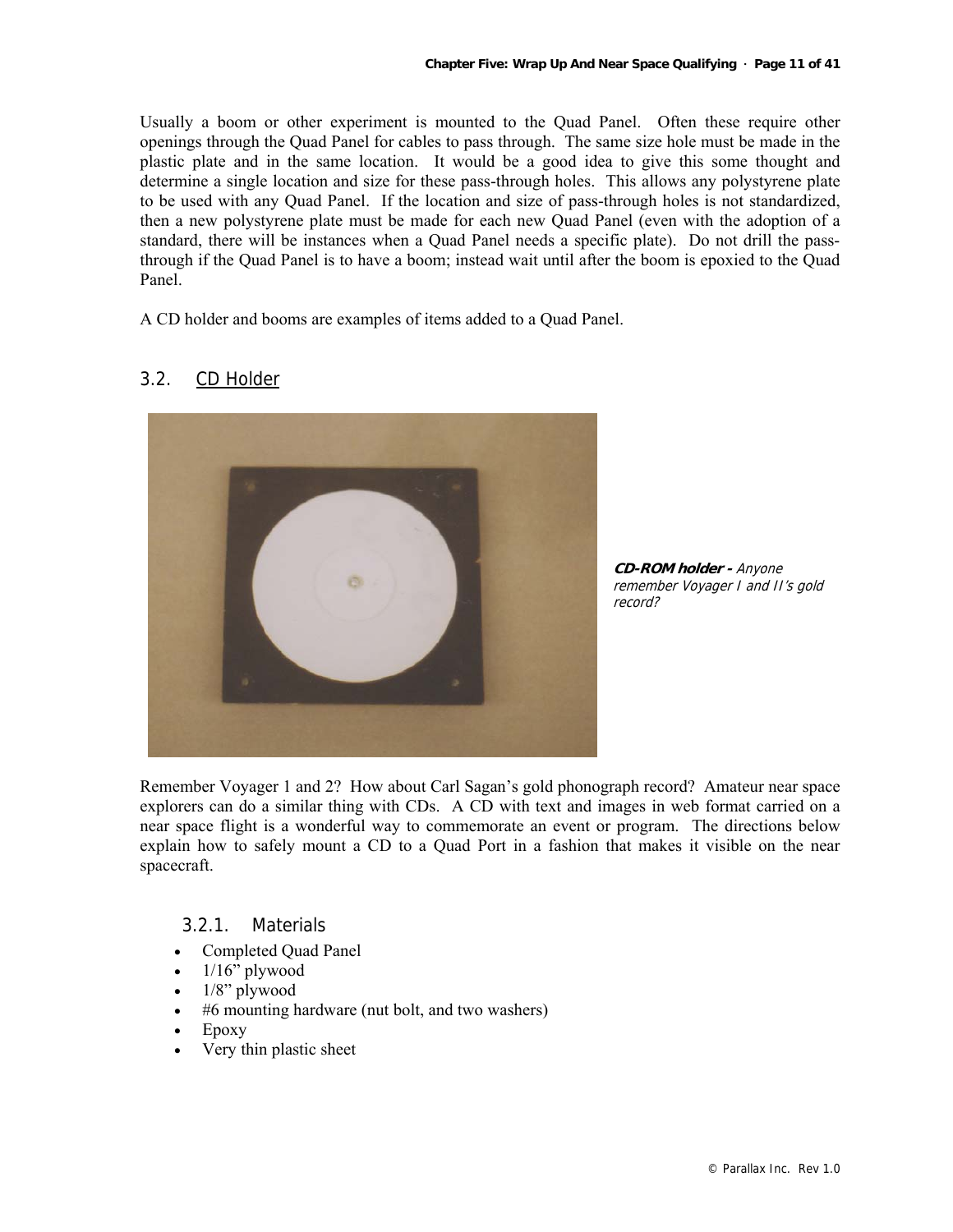

#### 3.2.2. Procedure

- √ Paint the Quad Port.
- √ Cut a circle 0.6" in diameter from 1/16" plywood.
- √ Test fit disk to center hole of CD.
- √ Cut a circle 1-1/8" in diameter from 1/8" plywood.\*
- √ Cut a circle 4-3/4" in diameter from a sheet of thin, smooth-faced plastic. \*\*
- √ Find and drill an oversized 1/8" diameter hole in the centers of the 0.6" and 1-1/8" disks.
- √ Epoxy disks together, using a bolt and nut to clamp the disks together until epoxy sets, which creates the center clamp.
- $\sqrt{\frac{1}{8}}$  Find center of Quad Port and drill an oversized 1/8" hole.<br>  $\sqrt{\frac{1}{8}}$  Punch a 1/8" hole in the center of 4-3/4" plastic disk.
- Punch a 1/8" hole in the center of 4-3/4" plastic disk.
- √ Paint center clamp if necessary.
- √ Attach a CD to the modified Quad Port as follows:
- √ Place 4-3/4" disk on data side of CD.
- √ Lay and center CD on Quad Port, data side down.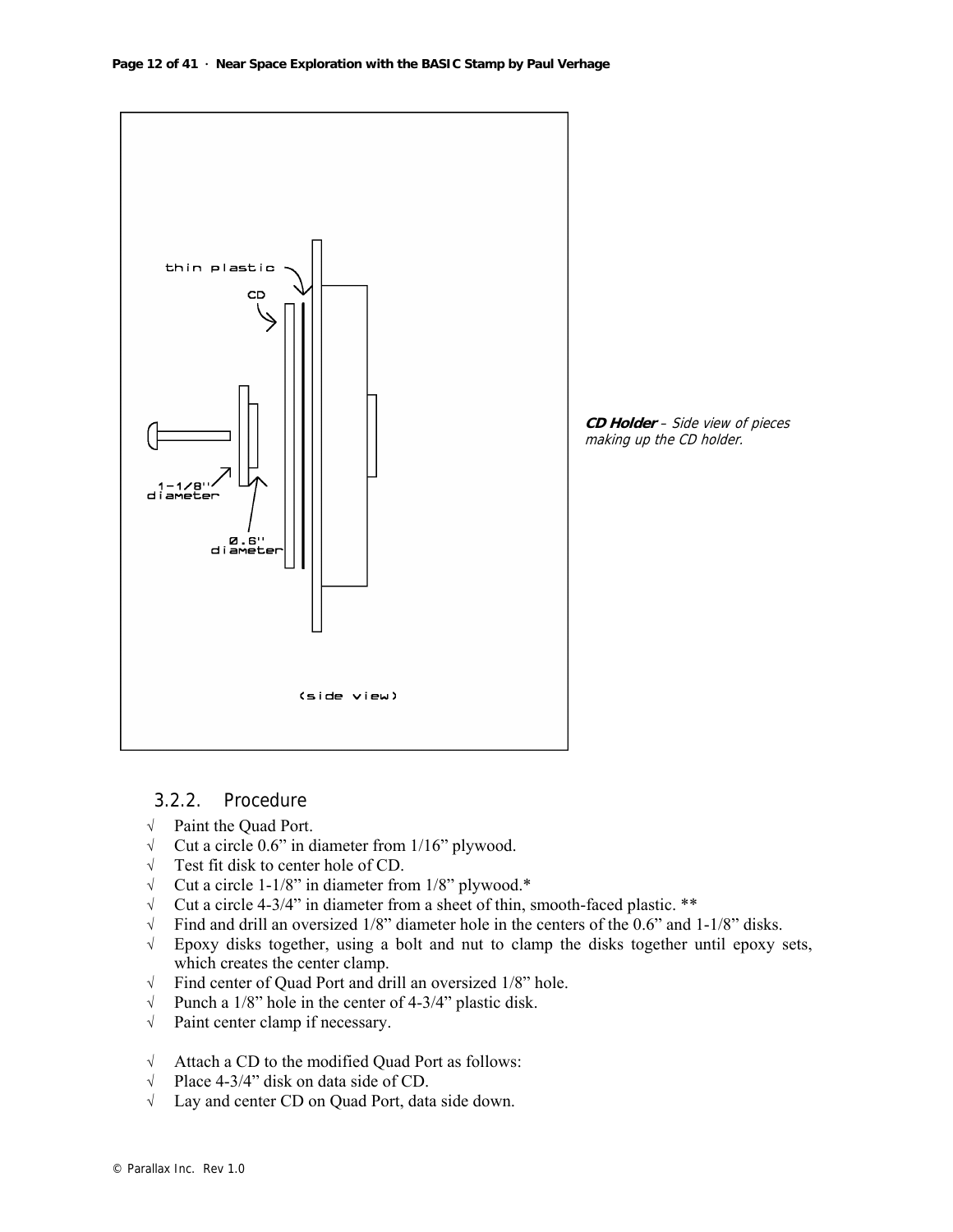√ Insert center clamp into CD center, sandwiching CD between Quad Port and center clamp.

The 4-3/4" disk protects the data surface of the CD from abrasion and exposure to UV in near space. CDs sent into near space in this fashion were unaffected by their trip.

Note: A stack of CDs can be launched into near space if the center clamp is made deeper.

\* A plastic or metal disk is also appropriate.

\*\* The diameter of a CD.

#### 3.3. Booms

Booms keep antennas and other experiments away from the airframe. There are basically two types of booms, those that are wider that they are tall and those that are taller than they are wide. Wider booms are useful for mounting stationary experiments while taller booms are useful for scan platforms and antenna booms.



**Booms** – Several types of booms.

#### 3.3.1. Materials

- $\frac{3}{4}$ " or 1" thick Styrofoam
- 1/32" thick plywood
- 1/8" thick plywood
- Epoxy
- Latex gloves
- Masking tape and clamps

#### 3.3.2. Procedure

Cut a piece of Styrofoam to the desired length.

As an example, I usually make antenna booms six to eight inches long and 1.5" deep, and experiment booms six inches long and three inches wide (my booms have a core of  $\frac{3}{4}$ " thick Styrofoam).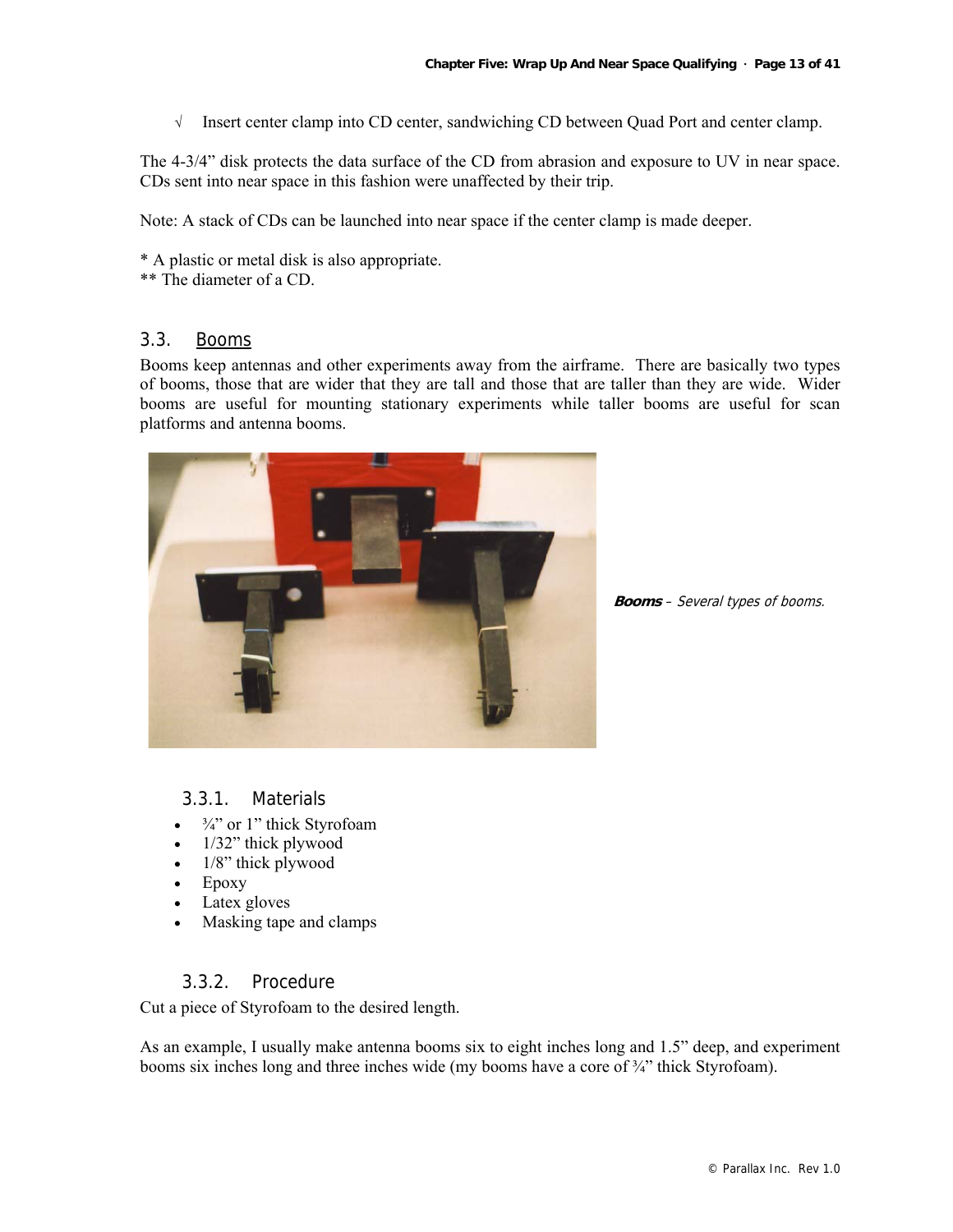- $\sqrt{\phantom{a}}$  Lay the largest side of the boom on a sheet of 1/32" plywood and draw two outlines of the boom.
- √ Add a 1/8" border to the outline and cut the plywood with a knife of scissors.\*
- √ Mark the rough side of each plywood piece with pencil (this side is epoxied)
- √ Put on a pair of latex gloves.
- $\sqrt{\phantom{a}}$  Mix up epoxy and glue the plywood to two opposite sides of the boom.
- √ Use strips of tape and clamps to press the plywood to the boom until the epoxy sets
- √ After the epoxy sets, remove the clamp and tape.
- √ Sand the Styrofoam and plywood to size on a sanding belt.
- $\sqrt{\phantom{a}}$  Epoxy two more pieces to the bare sides of the boom by repeating the above steps.
- √ After the epoxy sets, sand the plywood faces to meet properly at their edges.
- √ Epoxy 1/8" thick plywood to one end of the boom (do not epoxy plywood to the other end of the boom).
- √ After the epoxy sets, sand the plywood face to meet properly at its edges
- √ Cut "triangles" of 1/8" thick plywood to form braces for the boom
- √ Test fit the boom and braces
- √ Epoxy the open end of the boom to a Quad Panel; make sure the boom is perpendicular to the Quad Panel.
- √ Use masking tape and a clamp to secure the boom and brace as the epoxy sets.
- √ Drill out the pass-through after the epoxy sets.

\* Do not use your best scissors for this.

#### 3.4. Modifications to Booms

The following three modifications illustrate how antennas, servos, and long extensions are added to booms.

#### 3.4.1. Modifications for Experiment Mounting Booms

Wide booms are useful for mounting experiments outside the airframe. The experiment is either bolted or rubber banded to the boom. The following design is for a generic experiment boom, suitable for a wide variety of experiments.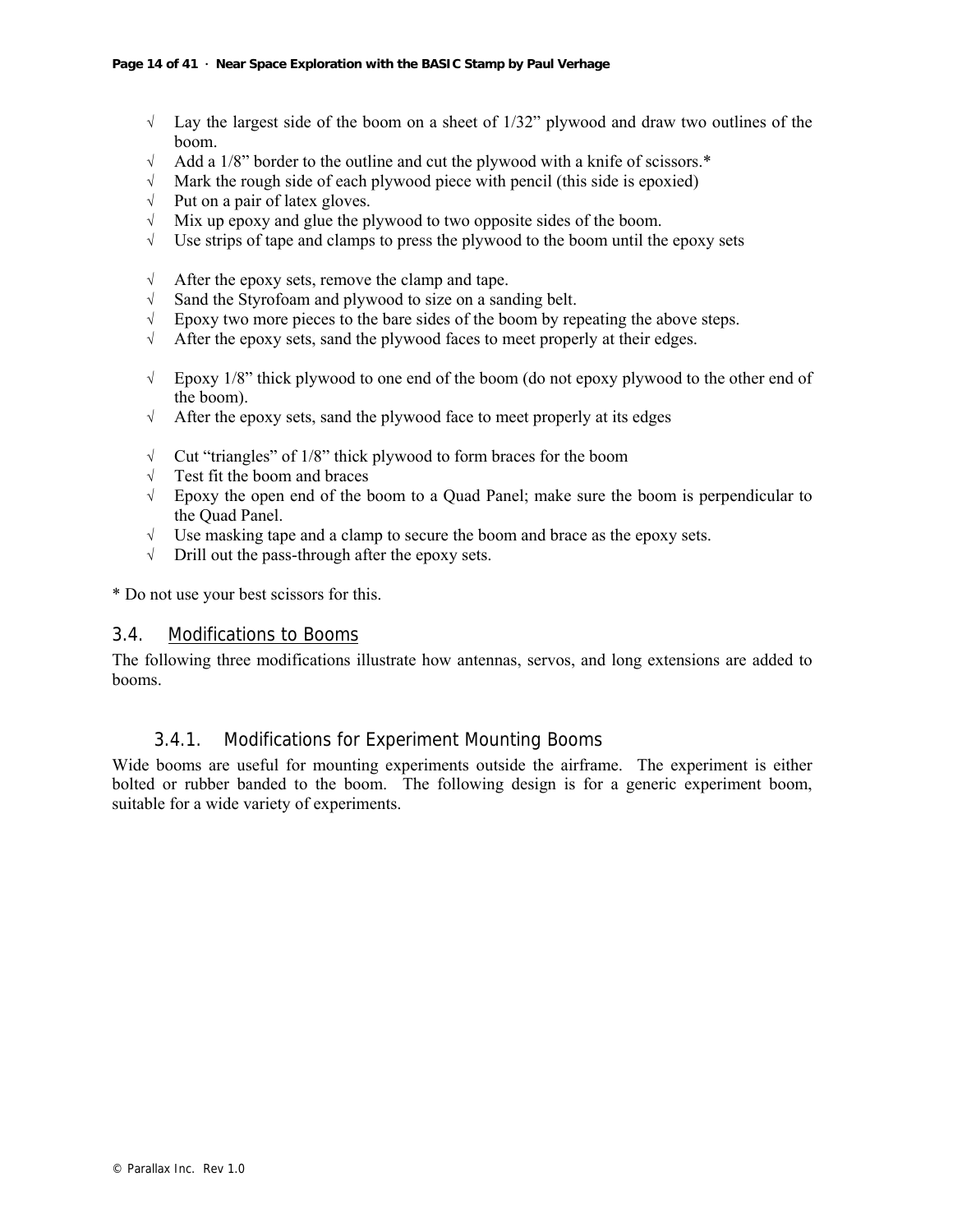

**Experiment Boom** - A wide boom makes a convenient location to mount experiments. Secure experiments with bolts or rubber bands.

#### **Materials**

- $\bullet$  1/8" plywood
- Two Popsicle sticks
- Epoxy
- #6 mounting hardware (nuts, bolts, and washers)

#### Procedure

- $\sqrt{\phantom{a}}$  Cut a doubler for the boom from 1/8" plywood, making its dimensions equal to the bottom surface of the boom.
- √ Mark the 1/8" on its rough side, the side that will be epoxied to the boom.
- √ Epoxy the double to the bottom of the boom and clamp until the epoxy sets.
- √ Drill a set of two 1/8" holes the length of the boom, centered on the boom.
- √ Cut two Popsicle sticks to one inch longer than the width of the boom.
- √ Epoxy the sticks to the underside of the boom, between mounting holes.
- √ Paint the boom.

Future experiments are either bolted to the holes in the boom, or are rubber banded to the boom with the Popsicle sticks. Rubber bands start at the Popsicle sticks, around the experiment, then to the Popsicle stick on the other side of the boom.

#### 3.4.2. Modification for an Antenna Boom

The following steps complete a boom for a dipole antenna (as described in Chapter Four, Section Three).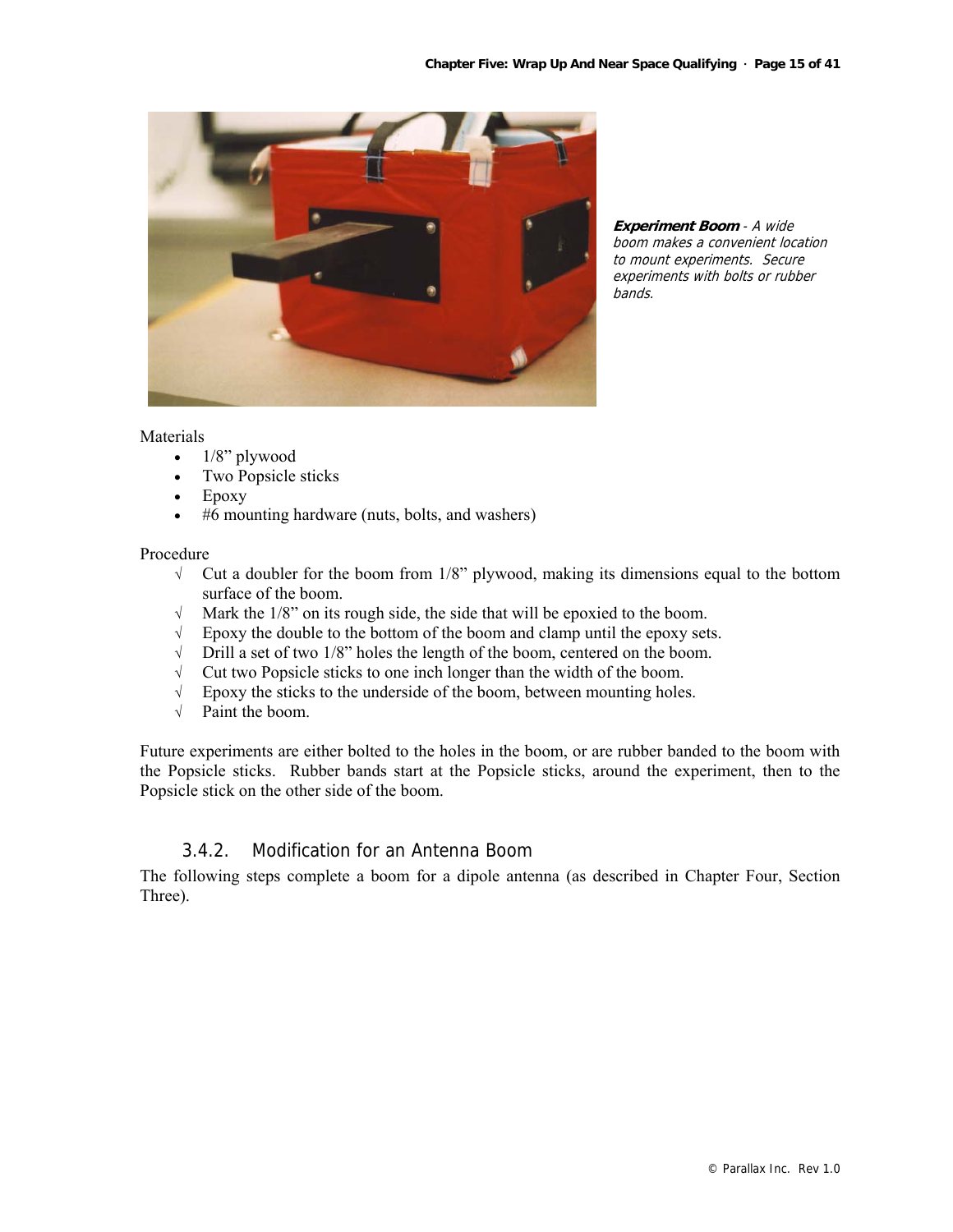

**Business end of an antenna boom -** An antenna is lightweight enough to be secured with a rubber band.

#### Materials

- 1/8" plywood
- $1/8$ " dowel
- $\frac{1}{4}$ " square dowel

#### Procedure



**Mechanical drawing of antenna boom** - The dowels glued into the boom secure the ends of the rubber bands (use two for redundancy) holding the antenna in place.

- √ Cut two pieces of 1/8" thick plywood to form an extension to one side of the end of the boom (example dimensions would be  $\frac{3}{4}$ " by 2").
- √ Epoxy and clamp the plywood panels to the sides of the boom, extending ¼" beyond the end of the boom, and then let the epoxy set.
- √ Cut the square dowel to length (the height of the boom).
- √ Place an antenna body against the plywood face as a spacer and trim the square dowel to fit.
- √ Epoxy the length of square dowel onto the end of the boom.
- $\sqrt{\phantom{a}}$  Tape the square dowel into position until the epoxy sets.
- √ Test fit antenna body and trim if necessary.
- √ Drill two holes through end of antenna boom, through the 1/8" plywood sides.
- √ Cut two lengths of dowel ½" longer than the boom width.
- √ Center the dowels into the holes and epoxy the dowels into place.
- √ Trim up and sand any sharp edges or burrs.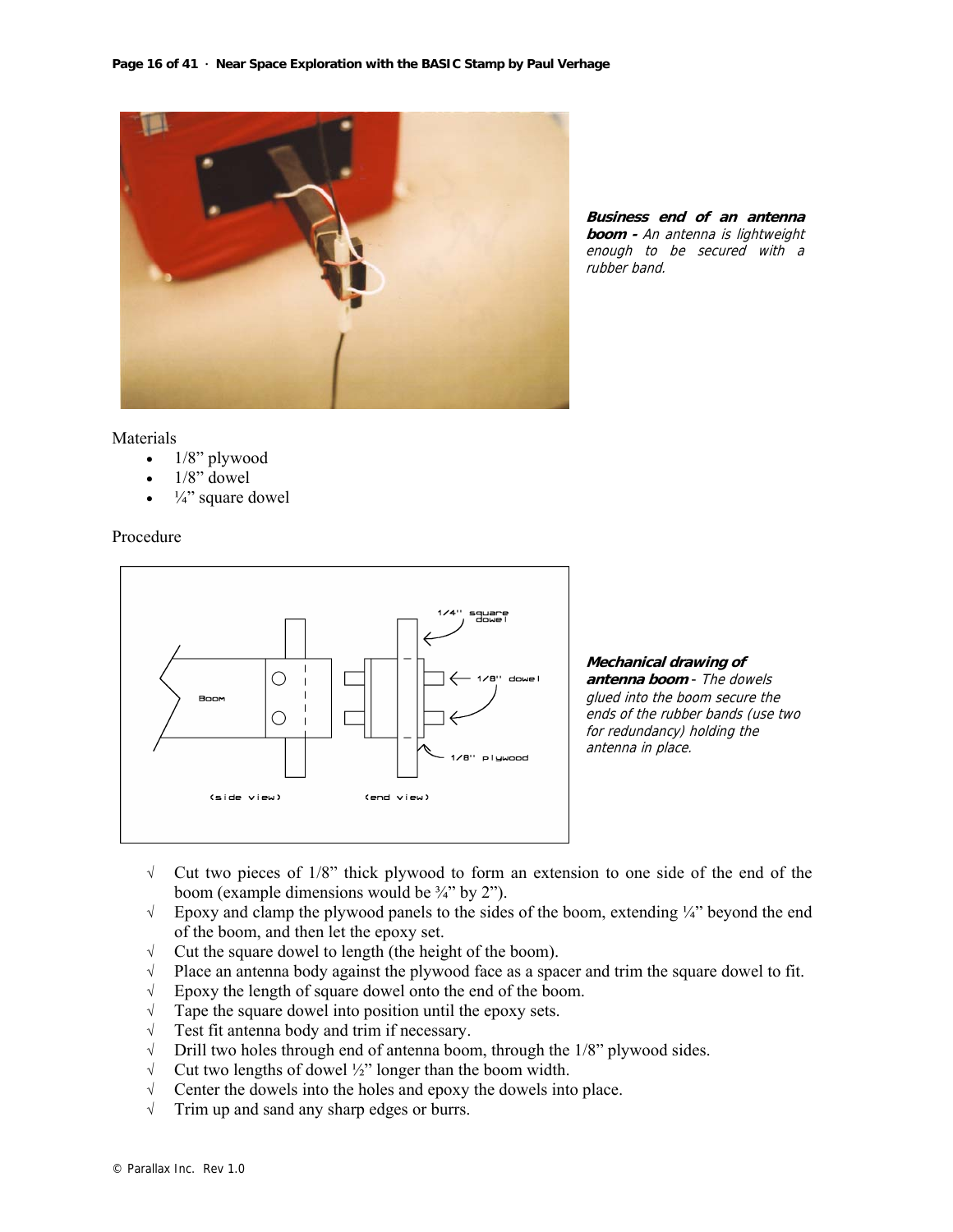√ Paint boom and Quad Panel.

To use the boom, press the antenna body into the open slot at the end of the boom. Stretch rubber bands from one dowel end to around the antenna body to the other dowel end. Use two rubber bands, one for each pair of dowels. An extra rubber band acts as a backup, should one rubber band break.



3.4.3. Adding Servos to a Boom (Making a Scan Platform)

**The scan platform** - This one is for a camera box.

The following modification illustrates how a servo is mounted between two booms. This is a good method for creating the driven end of a single axis scan platform for items like cameras. The scan platform outlined in this section has two sides, the servo boom and the axle boom. A device rotated by the scan platform is mounted between the two sides. When making a scan platform for a camera box, the directions below assume the camera box has already been constructed. The directions work for devices other than camera boxes.

**Materials** 

- $\frac{3}{4}$ " Styrofoam
- $\bullet$  1/32" plywood
- $\frac{1}{4}$ " thick balsa strip (used as a temporary spacer)
- $\bullet$  1/8" plywood
- #4-40 mounting hardware
- Popsicle sticks
- Epoxy
- Servo (For example, Parallax Standard Servo Stock# 900-00005)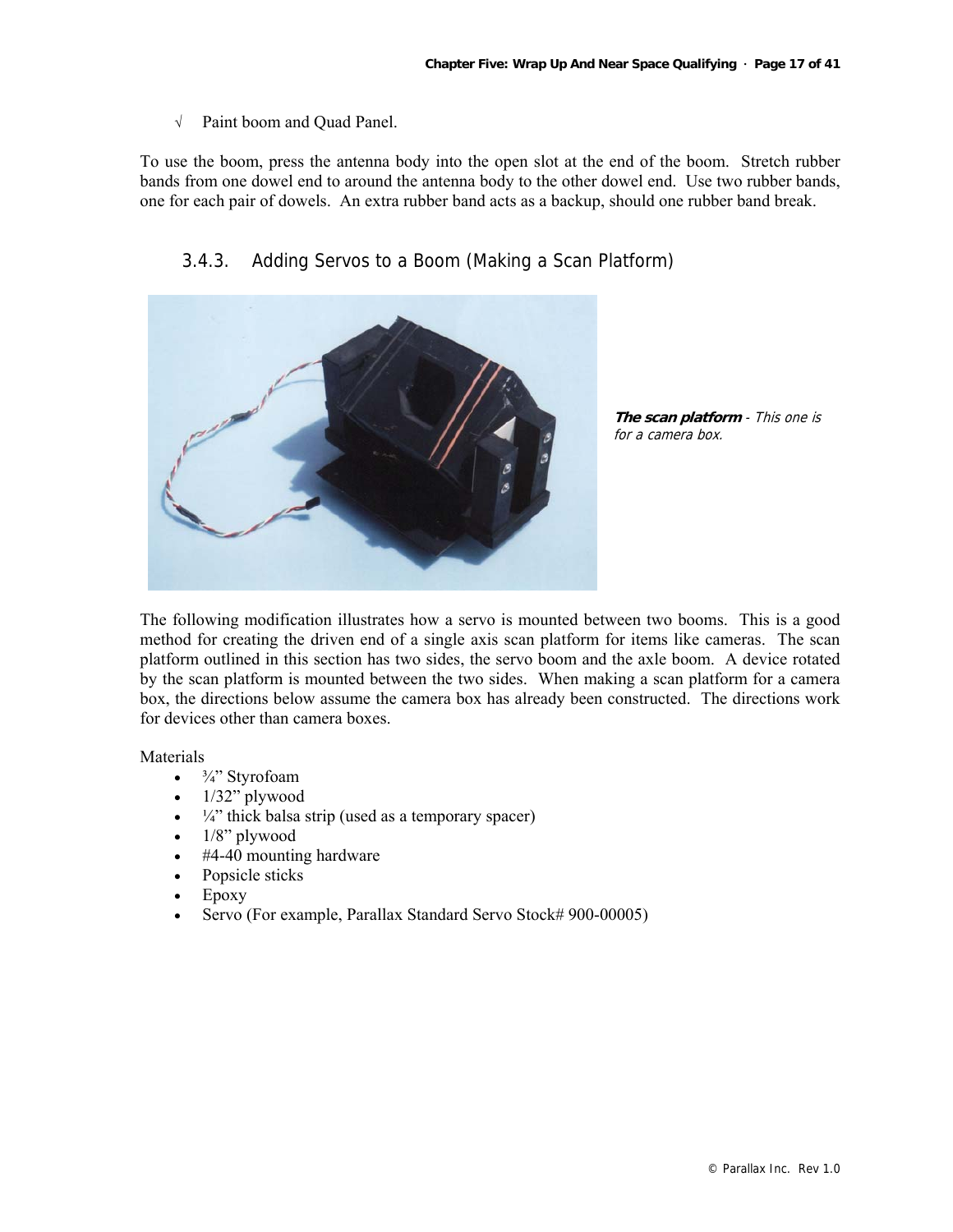

**Mechanical Drawing of Scan Platform -** I have used this design many times for rotating camera boxes.

#### Procedure

Determining the Length of the Booms

- √ Have the camera box and hatch on hand.
- √ Rubber band the hatch to the top of the camera box.
- √ Press the camera box axle into a servo.
- $\sqrt{\phantom{a}}$  Lay the  $\frac{1}{4}$  spacer on the table.
- √ Set the corner of the camera box on the spacer.
- √ Rotate the servo to be perpendicular to the table and with its longest end pointing down.
- √ Measure the distance from the tabletop to the highest end of the servo. This is the length of the booms.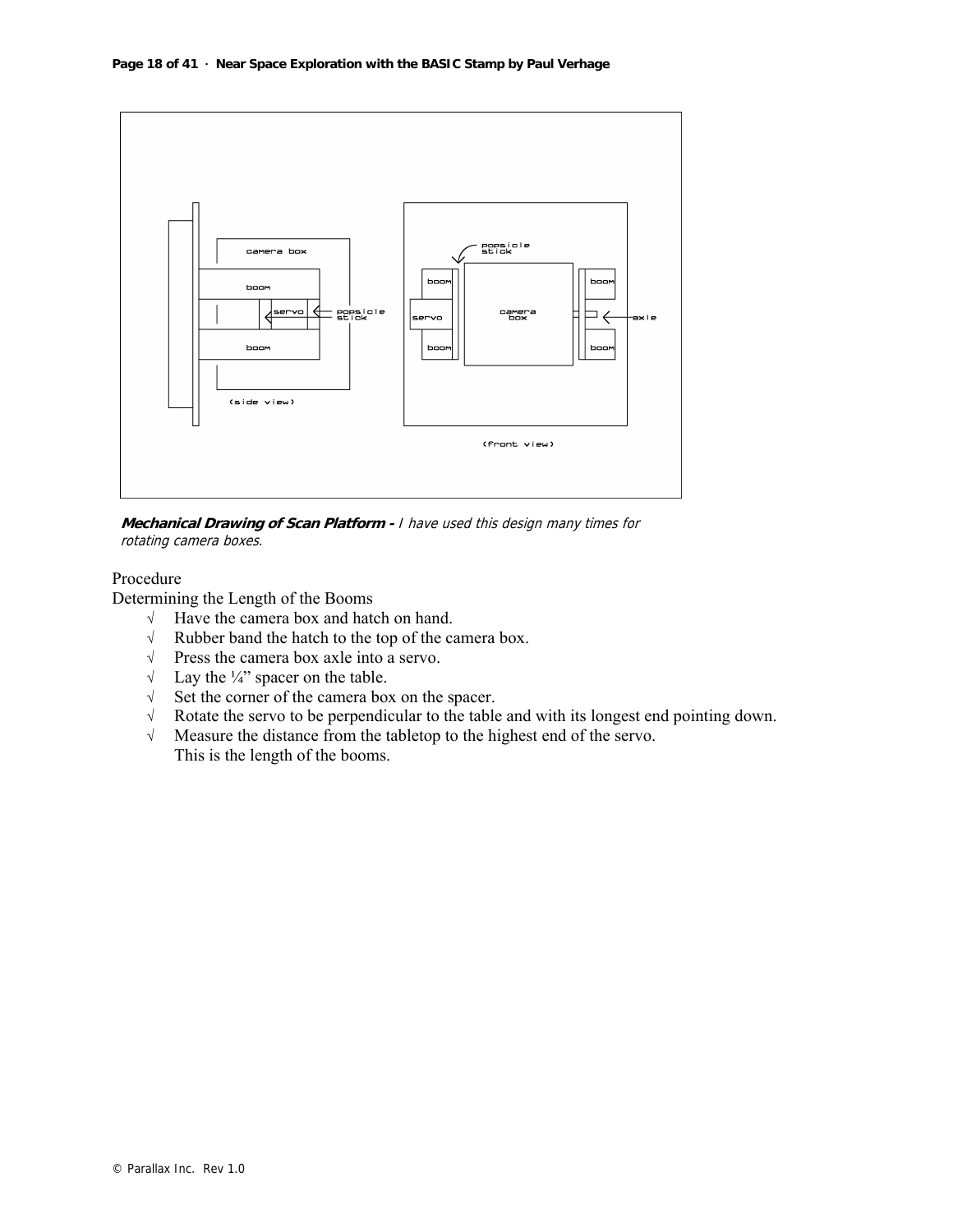



Making Boom Pairs

- $\sqrt{\phantom{a}}$  Cut four  $\frac{3}{4}$  strips of  $\frac{3}{4}$  thick Styrofoam to a length in excess of the measured boom length. Note: The booms will be cut to the proper length later.
- √ Laminate 1/32" strips of plywood over the Styrofoam.
- √ Trim and sand sides of booms as they are laminated.
- √ Use a T-Square to draw a flat base around one end of each boom.
- √ Sand the base flat according to the T-Square lines. Note: The other ends will be trimmed after completing the scan platform.

Completing the Scan Platform

- √ Use two booms at this time; the other two are used in the next step.
- √ Tape or rubber band two booms to both sides of a servo.
- $\sqrt{\phantom{a}}$  Square up the bottoms of the booms to be perpendicular to their lengths.
- √ Cut two Popsicle sticks to length, so they extend across the booms and servo.
- √ Slide the servo away from the booms slightly, so that the Popsicle sticks slide beneath the servo-mounting tabs
- √ Epoxy the Popsicle sticks into place so that they and the booms form a box around the servo.
- √ Clamp the Popsicle sticks to the booms as the epoxy sets.
- $\sqrt{\phantom{a}}$  Carefully sand the tops of the booms to be flush with the top side of the Popsicle stick.
- √ Cut a 1/8" thick sheet of plywood to cover the exposed ends of the Styrofoam and edge of the Popsicle stick.
- $\sqrt{\phantom{a}}$  Epoxy the plywood into place.
- √ Drill one hole in each Popsicle stick that matches a hole in the servo-mounting tab.
- √ Epoxy the boom bases to the Quad Panel.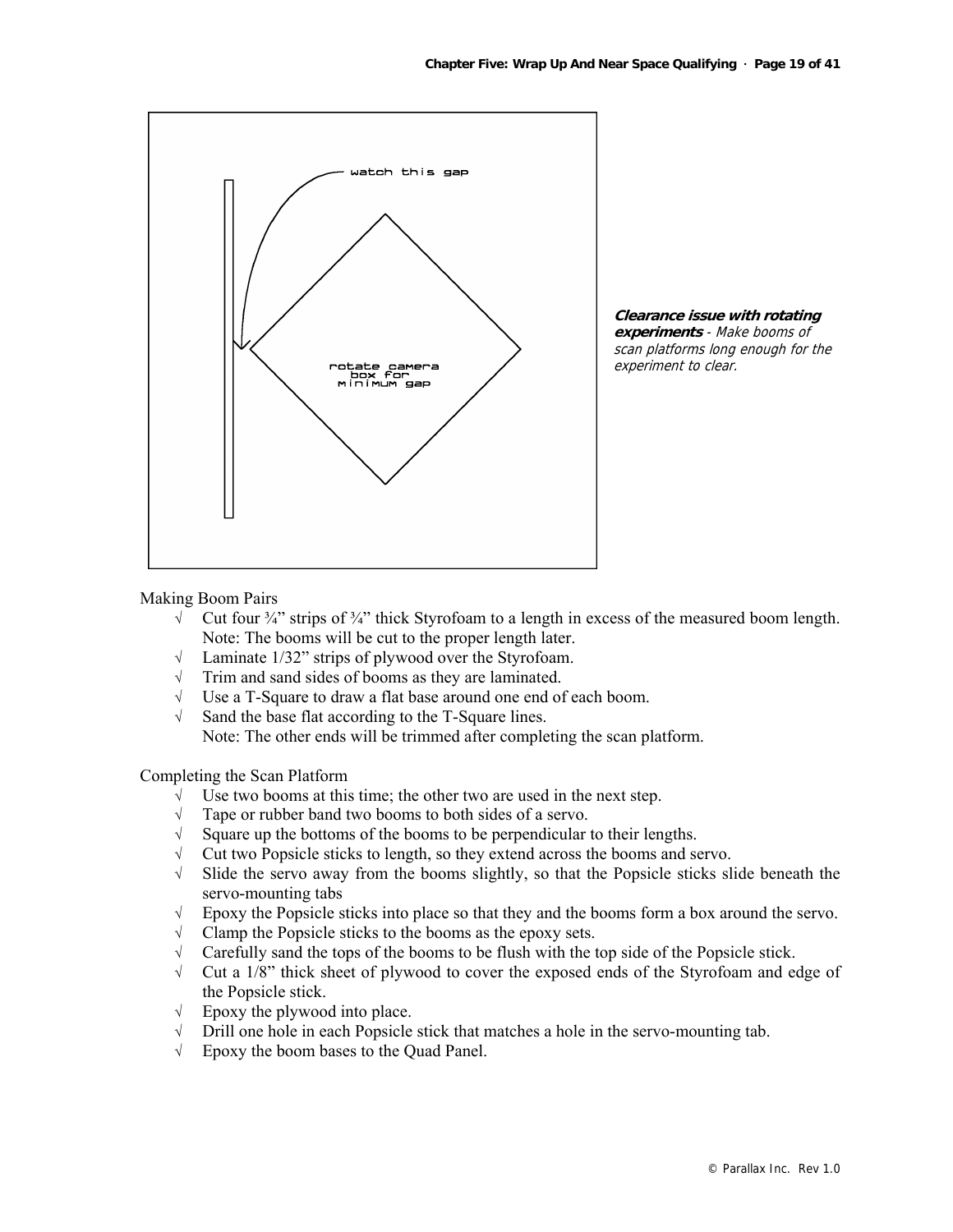

**The servo side of a scan platform -** The servo is bolted to popsicle sticks that have been epoxied to the scan platform booms.

Optional Base

- $\sqrt{\phantom{a}}$  Cut a rectangle of 1/8" plywood to form a support base for the boom. Note: Cut the plywood strip inch high and long enough to span the booms.
- √ Epoxy the base to the bottom of the booms.

#### 3.4.4. Adding an Axle to a Boom

The following modification illustrates how to mount an axle between two booms. This is a good method for creating the passive axle end of single axis scan platforms for items like cameras. The reference to the outside of the booms means the side of the booms that are facing the outside edge of the Quad Panel.



**Axle side of scan platform** - Note the bolts holding the plastic plate in place.

Materials

- The remaining two booms from the previous step
- Rectangular spacer to temporarily hold the booms apart. Note: A one inch thick spacer works for the  $\frac{1}{4}$  diameter axle (dowel) for camera scan platforms.
- $\bullet$  1/8" plywood
- $\bullet$   $\frac{1}{4}$  dowel
- Several Nylon washers that fit the  $\frac{1}{4}$ " diameter dowel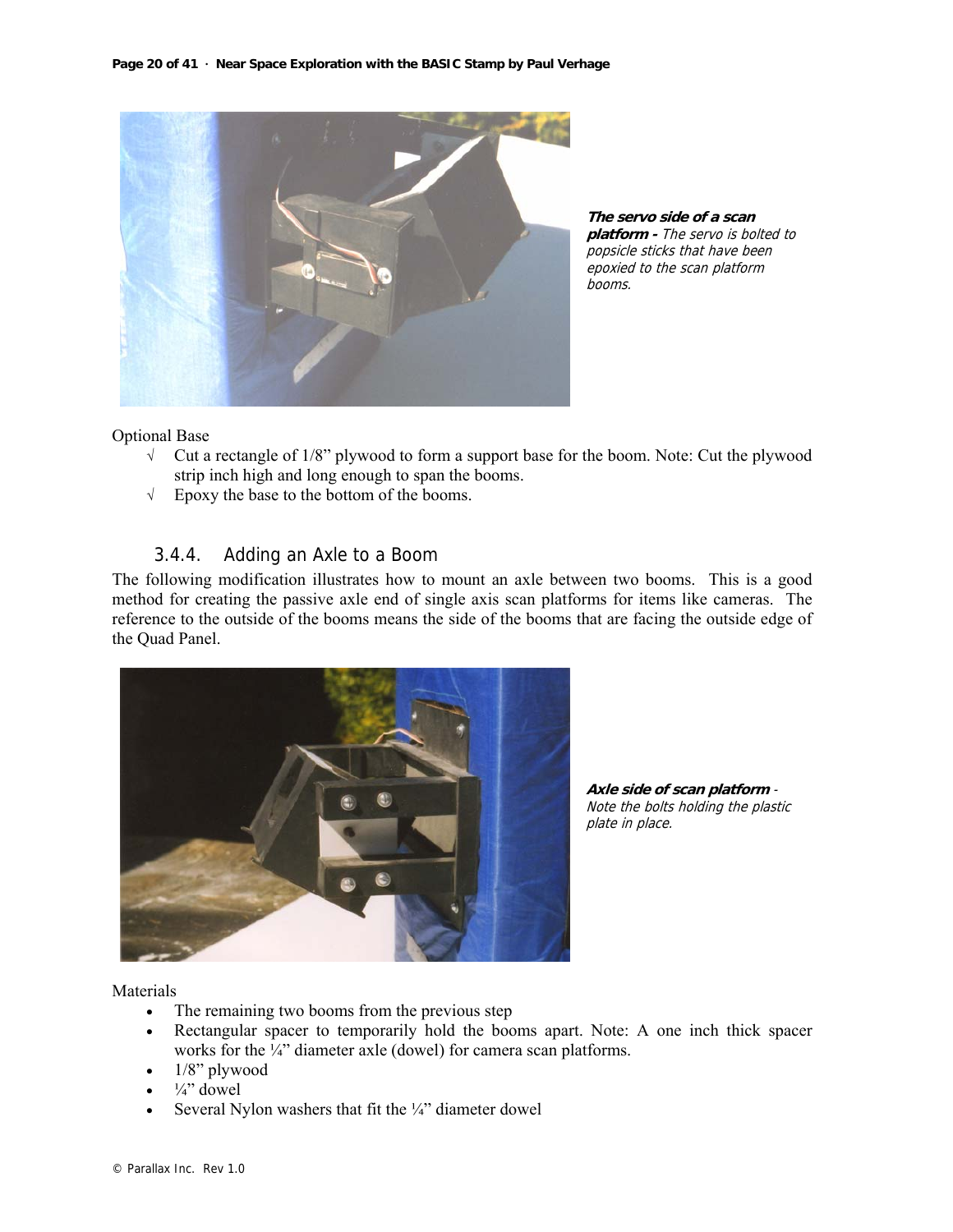- #6-32 mounting hardware
- Epoxy

#### Procedure

- √ Assemble the previously constructed booms.
- √ Have a completed camera box on hand.\*
- √ Insert the camera box onto the scan platform's driven axle.
- √ Place booms and camera box on a flat surface, like a table.
- √ Square the camera box in relation to the table surface.
- $\sqrt{\phantom{a}}$  Measure the height to the center of the ¼" axle in the camera box. This is the axle height.
- √ Set booms and camera box aside.
- √ Rubber band the two remaining booms to the spacer.
- √ Square up the bottom of the booms to make them perpendicular to the boom length.
- √ Measure from the bottom of the booms to the axle height.
- √ Use a T-Square to mark the axle height across the booms.
- √ Mark ½" higher and lower than the axle height. These marks represent the edges of the cross piece.
- √ Use the T-Square to draw perpendicular marks across the booms to outline the position of the cross piece.
- √ Make the cross piece by cutting 1/8" thick plywood to size, so it extends across the booms and is one inch high.
- $\sqrt{\phantom{a}}$  Cut two pieces of 1/8" thick plywood as doublers for the outside surface of the booms, making each doubler one inch high and as wide as a boom.
- √ Epoxy the doublers to the outside surface of the booms, over the cross piece outline.
- $\sqrt{\phantom{a}}$  Find the center of the cross piece and drill an over-large  $\frac{1}{4}$  hole for the axle.
- √ Rubber band or clamp the booms back onto their spacer.
- √ Square up the ends of the booms to make the booms perpendicular to their base.
- $\sqrt{\phantom{a}}$  Clamp the cross piece of plywood across the booms, centered on the height of the axle. Note: The cross piece is mounted to the inside surface of the booms.
- √ Drill two holes in each boom, passing through the doublers and cross piece.
- √ Bolt the cross piece to the booms.
- √ Carefully sand the top edges of the booms to the edge of the cross piece.
- $\sqrt{\phantom{a}}$  Bolt the cross piece to the booms to hold them rigid.
- $\sqrt{\phantom{a}}$  Slide a few ¼" nylon washers on to the ¼" axle of the camera box.
- $\sqrt{\phantom{a}}$  Slide the free boom onto the camera box, up against the washers.
- √ Epoxy the booms to the Quad Panel.

#### Optional Base

- √ Cut a rectangle of 1/8" plywood to form a support base for the boom.
- √ Epoxy the base to the bottom of the booms.
- \* The camera box must have a  $\frac{1}{4}$  axle epoxied to it already.

#### 3.4.5. Adding Long Boom Extensions (Extension Fitting)

The extension fitting is bolted to a wide experiment boom and the fiberglass rod extension slides into a channel of the fitting.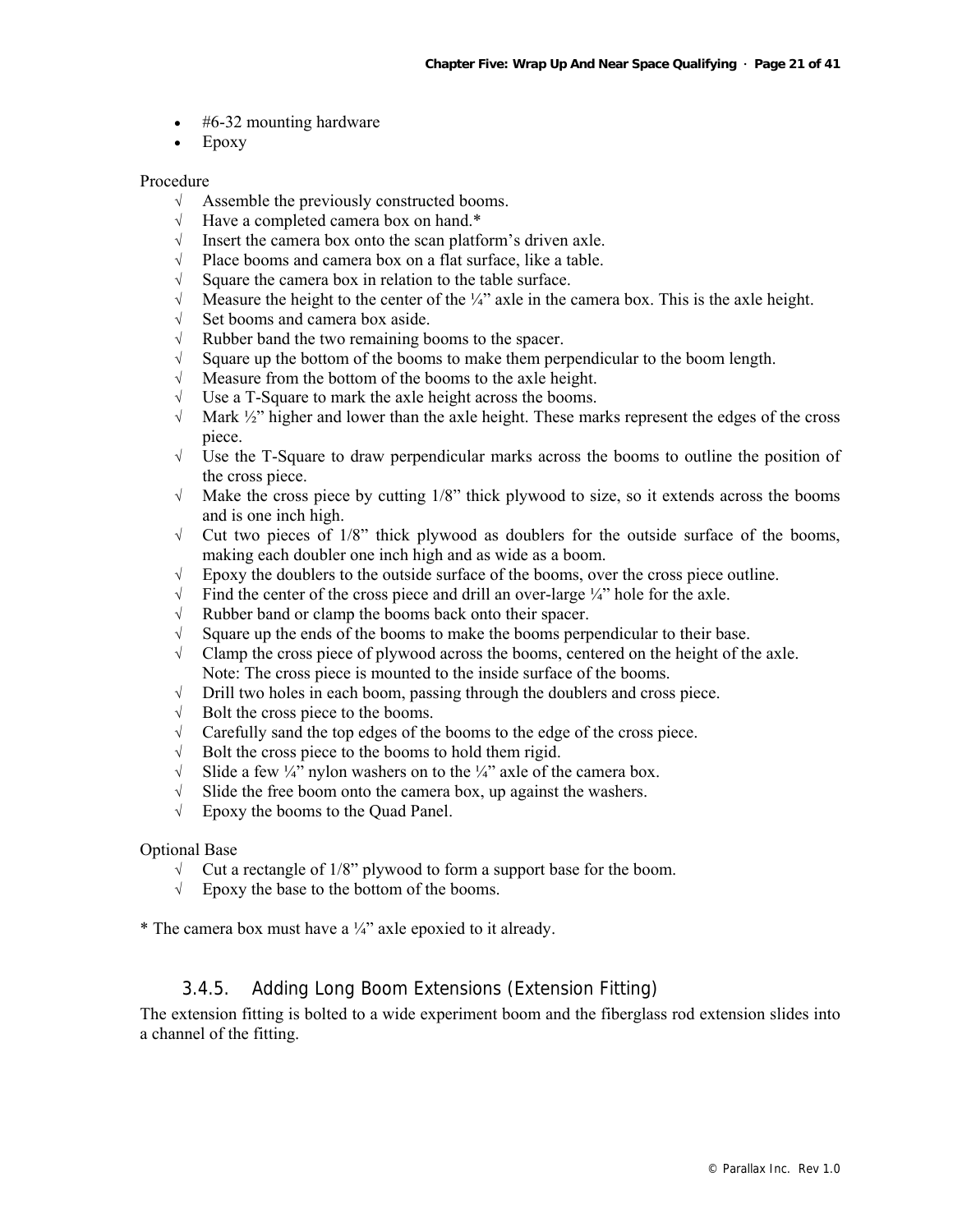

**Extension Boom**

#### Materials

- $1/8$ " plywood
- $\frac{1}{4}$ " square rod
- Epoxy
- #6 mounting hardware (nuts, bolts, and washers)
- $\bullet$   $\frac{1}{4}$  fiberglass dowel (the type used in kite spars)



**Mechanical drawing of extension boom -** Friction holds the boom in place.

#### Procedure

- √ Cut a piece of 1/8" plywood to fit the width of the boom and a length of 4.5".
- √ Cut a second piece of 1/8" plywood the same width and a length of 3".
- √ Draw a line down the center of the 3" length of plywood.
- $\sqrt{\phantom{a}}$  Cut four 3" lengths of ¼" square rods.
- √ Epoxy two of the square dowels centered and to the outside edges of the 4.5" length of plywood and clamp until the epoxy sets.
- √ Place the fiberglass rod along the center of the 4.5" plywood as a spacer and epoxy the remaining two square rods against the sides of the fiberglass rod.
- √ Remove the fiberglass spacer and clamp the square rods in place.
- √ Remove the clamps and test fit the fiberglass rod; it should slide in the center channel formed by the inner two square rods.
- √ Apply epoxy to the tops of the square rods and clamp the 3" length of plywood on top.
- $\sqrt{\phantom{a}}$  Drill 1/8" holes into the 4.5" plywood (bottom of extension fitting) to match four holes in the experiment boom.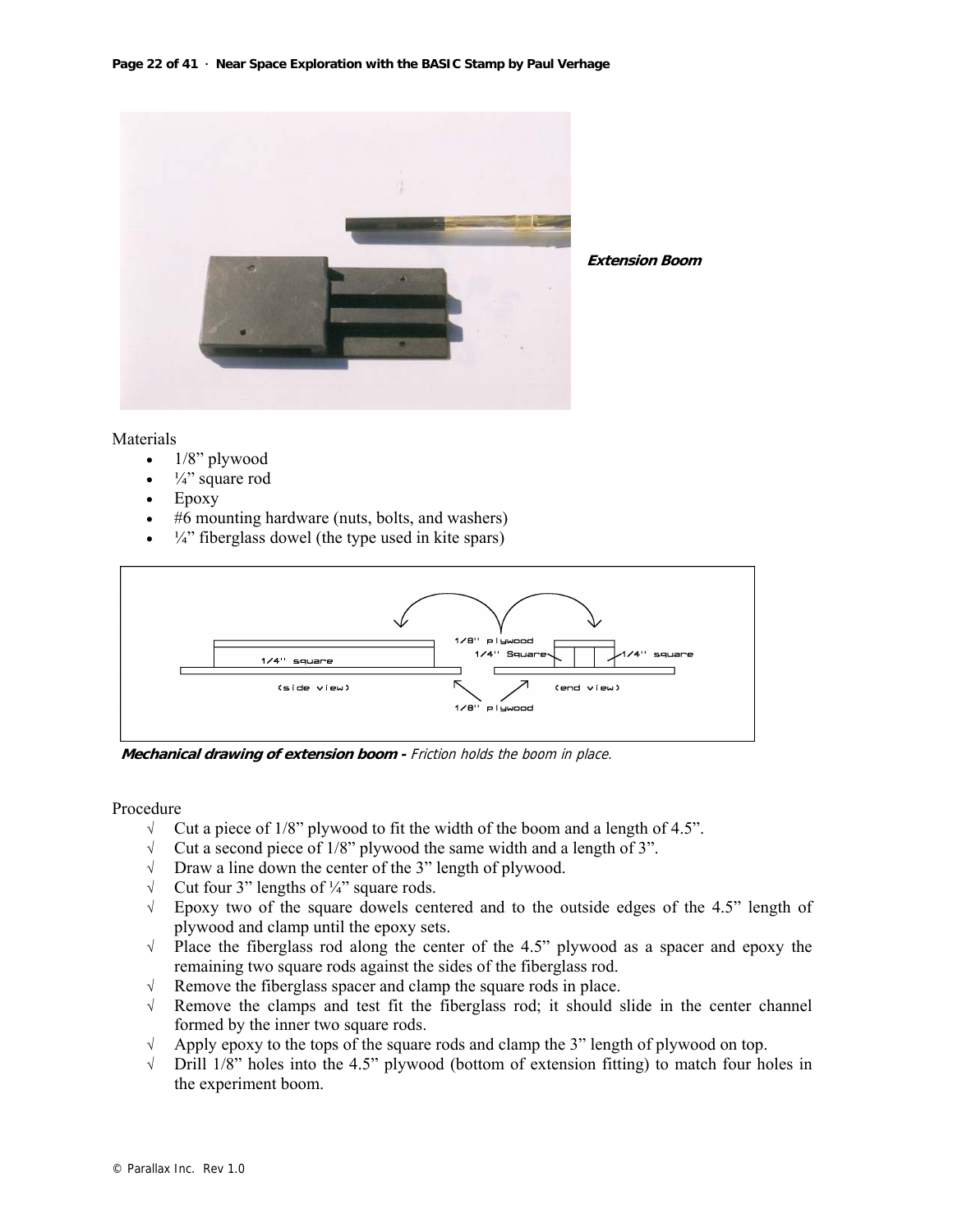- √ Test fit the extension fitting by bolting it to the experiment boom and sliding the fiberglass rod into the center channel.
- $\sqrt{\phantom{a}}$  Paint the extension fitting.

#### 3.4.6. Notes on Using Extension Booms

- Lightweight experiments are preferable for the ends of long booms.
- Hot glue adheres Coroplast housing to fiberglass booms.
- Do not let cables or wires dangle from the booms; tie the wires down to the boom for the length of the boom.
- Use wire zip ties or short lengths of heat shrink tubing to tie wires to booms.
- Do not permanently glue fiberglass booms to extension fittings; the extension boom must be free to pull out before breaking the experiment boom.
- Leave a few inches of slack wire at the base of the boom and extension fitting to prevent wires from breaking or binding if the boom extension pulls out.

#### **4.0 Qualification Testing**

A new near spacecraft must be tested before its first launch. The cost of the flight and hardware is too great to risk sending a capsule that may fail thirty minutes into a three-hour flight. The goal of Qualification Testing (QT) is twofold:

- Ensure the capsule is reliable for a near space flight.
- Determine the nominal flight values and symptoms of failures.

In the first case you are attempting to make sure the capsule will not fail during a typical flight (ensuring flight reliability), and in the second case you are determining the symptoms of an impending failure in flight (useful in failure analysis). To meet these two goals of QT I have designed three sets of tests. The first set of tests ensures the capsule is functioning properly and determines nominal values for avionics. The second set of tests ensures events during a flight will not lead to an in-flight failure. The third set of tests determines the symptoms of failure

#### 4.1. Capsule Function, Nominal Values, and Calibration

The five tests in this section check that the capsule powers up properly, determines a nominal value for current, calibrates the flight battery voltages, calibrates interior temperatures and determines the extent of self-heating inside the capsule, and determines the nominal percentage of dropped packets. I strongly encourage these tests be performed, especially if this is your first near spacecraft.

#### 4.1.1. Proper Power Up and Function

The first test determines that the avionics do not contain a short or open and that the BS2p in the flight computer is programmable in-circuit. Basically you cannot proceed to the next tests unless the first test is successful.

#### Procedure

Install a fully charged flight battery and power up the near space capsule. There should be no smoke, fire, or sparks emitted by the near space capsule. If testing the CC/PS, download a sample program and verify that the program downloaded properly and that debug data is being received.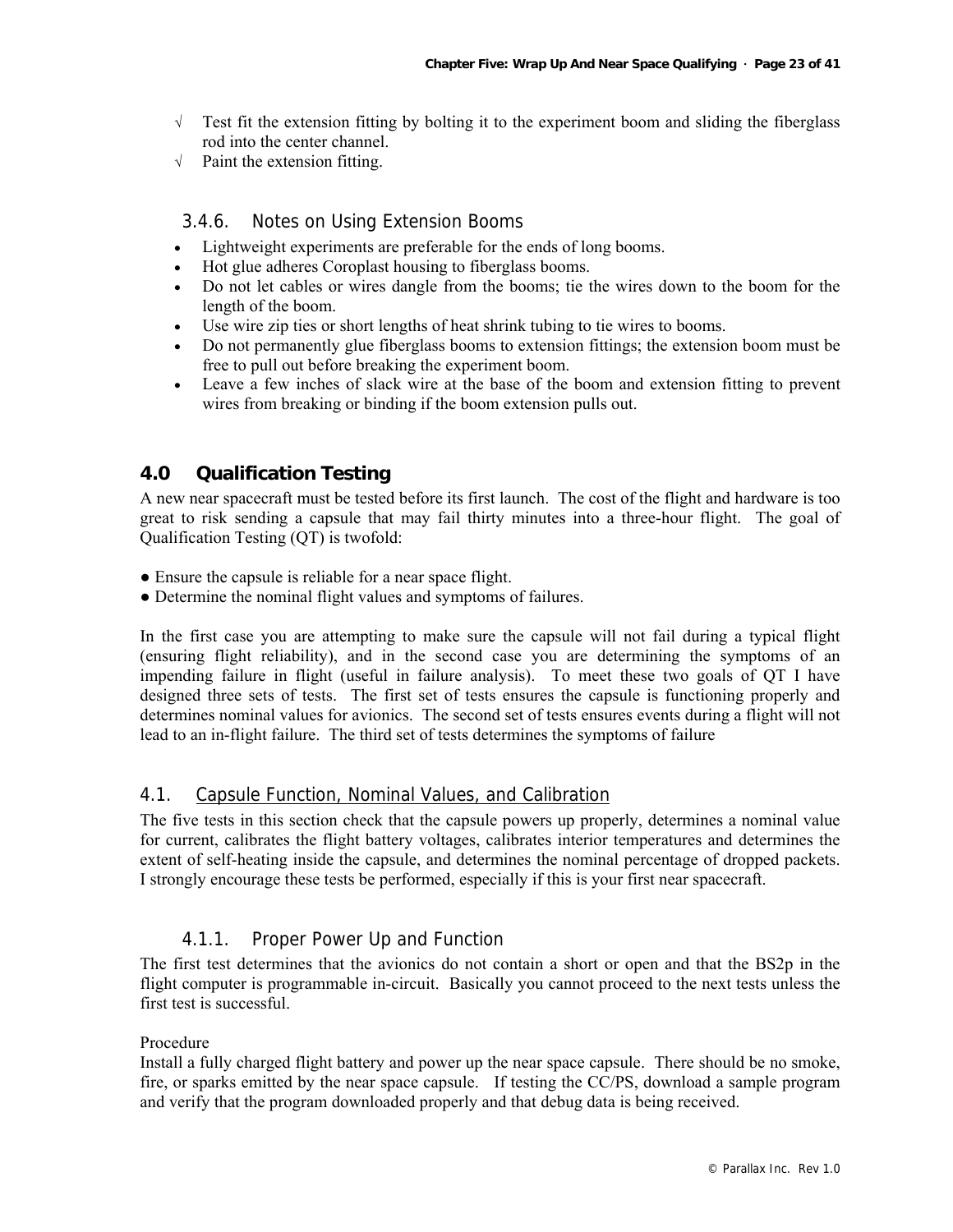#### 4.1.2. Current Draw

A baseline or nominal value for avionics current draw needs to be determined and recorded. To do so, construct a current cable for measuring the current with a DMM (set for DC current). In future configurations of the capsule, a new current measurement is compared to the nominal value to detect errors in configuration or to ensure the main power is capable of operating the capsule for the expected duration of the mission.

Materials

- Four Powerpole<sup>D</sup> connectors
- #22 gauge wire in red and black
- "Current Cable" label
- 1-1/2" diameter clear heat shrink tubing, cut  $\frac{1}{2}$ " long
- Hot glue

#### Construction

- $\sqrt{\phantom{a}}$  Cut one piece of each color of wire, each about six inches long.
- √ Strip ½" of insulation from both ends of both wires.
- √ Crimp Powerpole crimps on the ends of the wires.
- $\sqrt{\ }$  Solder the wires to the crimps.<br>  $\sqrt{\ }$  Insert the crimps into the Powe
- Insert the crimps into the Powerpole housings; match the color of the housing to the wire.
- $\sqrt{\ }$  Slide the housings together.
- $\sqrt{\phantom{a}}$  Back fill the housings with hot glue.
- √ Apply the labels to the housings.
- √ Heat shrink clear tubing around the labels.
- √ Cut the red wire in half.
- √ Strip ½" of insulation from the wires and tin the wires.



**Current measuring cable -** This power cable can be temporarily split apart, enabling you to measure current flow.

#### Procedure

- √ Connect this current cable between the avionics and battery.
- Set the DMM to measure current (200 mA scale).
- √ Connect the DMM leads to the open leads of the current cable.
- √ Power the avionics and record the current.
- √ Keep the current cable handy for future use.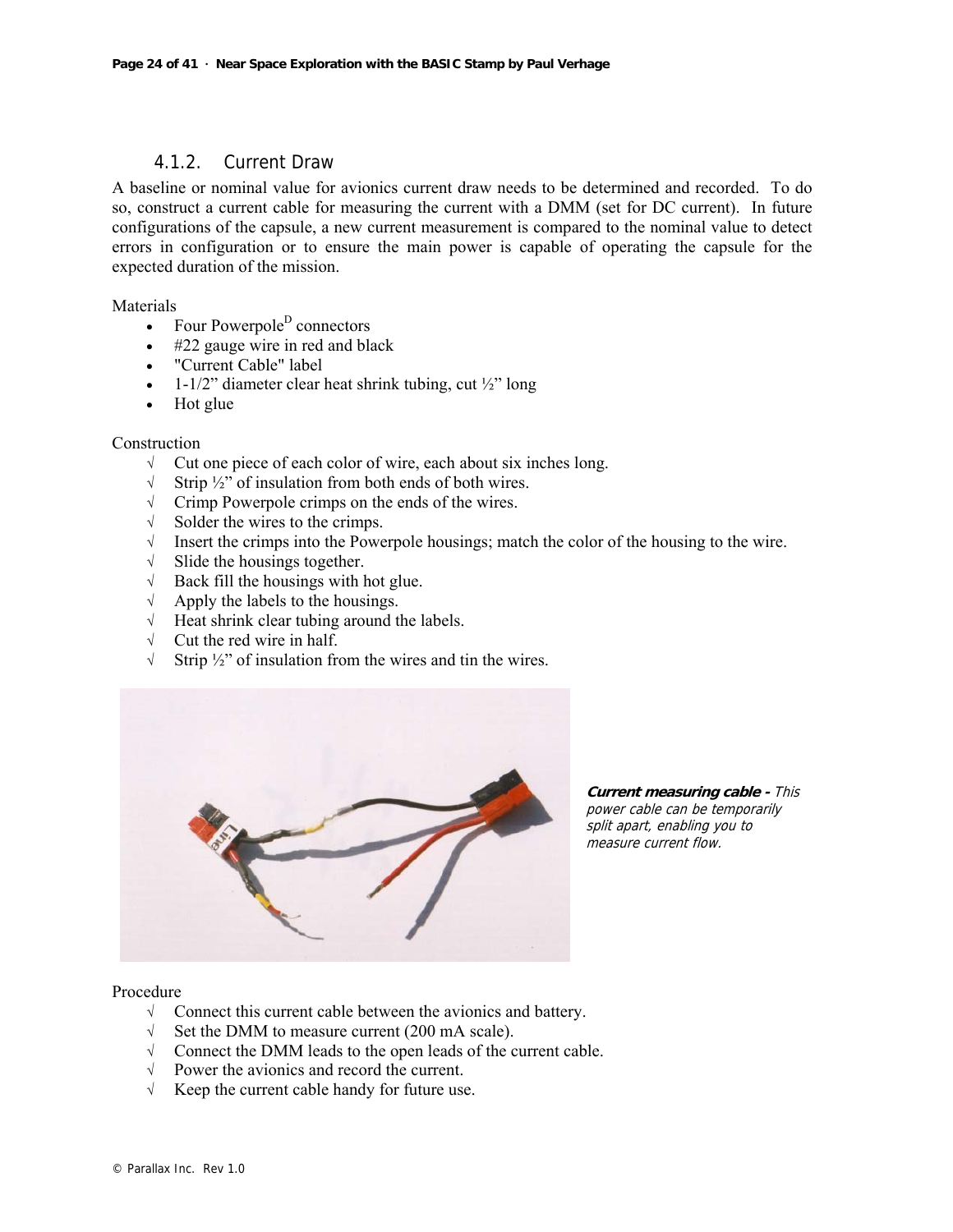#### 4.1.3. Initial Voltage Values

This test compares the ADC readings for the main power voltage and compares it to a DMM reading. The measurement becomes a correction factor in spreadsheets. To perform this test, a voltage cable must first be constructed.

**Materials** 

- Four Powerpole connectors
- #22 gauge wire in red and black
- Voltage Cable label
- 1-1/2" diameter clear heat shrink tubing, cut  $\frac{1}{2}$ " long
- Hot glue

#### **Construction**

- √ Cut two pieces of each wire (four wires total).
- √ Strip ½" of insulation from both ends of all four wires.
- √ Twist one end of the first red wire to one end of the second red wire.
- √ Repeat for the black wires.
- √ Crimp Powerpole crimps on the end of the doubled-up wires.
- √ Select one pair of red and black wires and crimp a Powerpole crimp on the ends.
- √ Solder the wires to the crimps.
- $\sqrt{\phantom{a}}$  Insert the crimps into the Powerpole housings; match the color of the housing to the wire.
- $\sqrt{\ }$  Slide the housings together.
- $\sqrt{\phantom{a}}$  Back fill the housings with hot glue.
- √ Apply the labels to the housings.
- √ Heat shrink clear tubing around the labels.
- $\sqrt{\phantom{a}}$  Tin the open ends of the wires.



**Voltage measuring cable** 

#### Procedure

- √ Connect this voltage cable between the avionics and battery.
- √ Set the DMM to measure voltage (20V scale).
- √ Connect the DMM leads to the open leads of the voltage cable.
- √ Power the avionics and download the ADC test program.
- $\sqrt{\phantom{a}}$  Let the avionics run for a few minutes.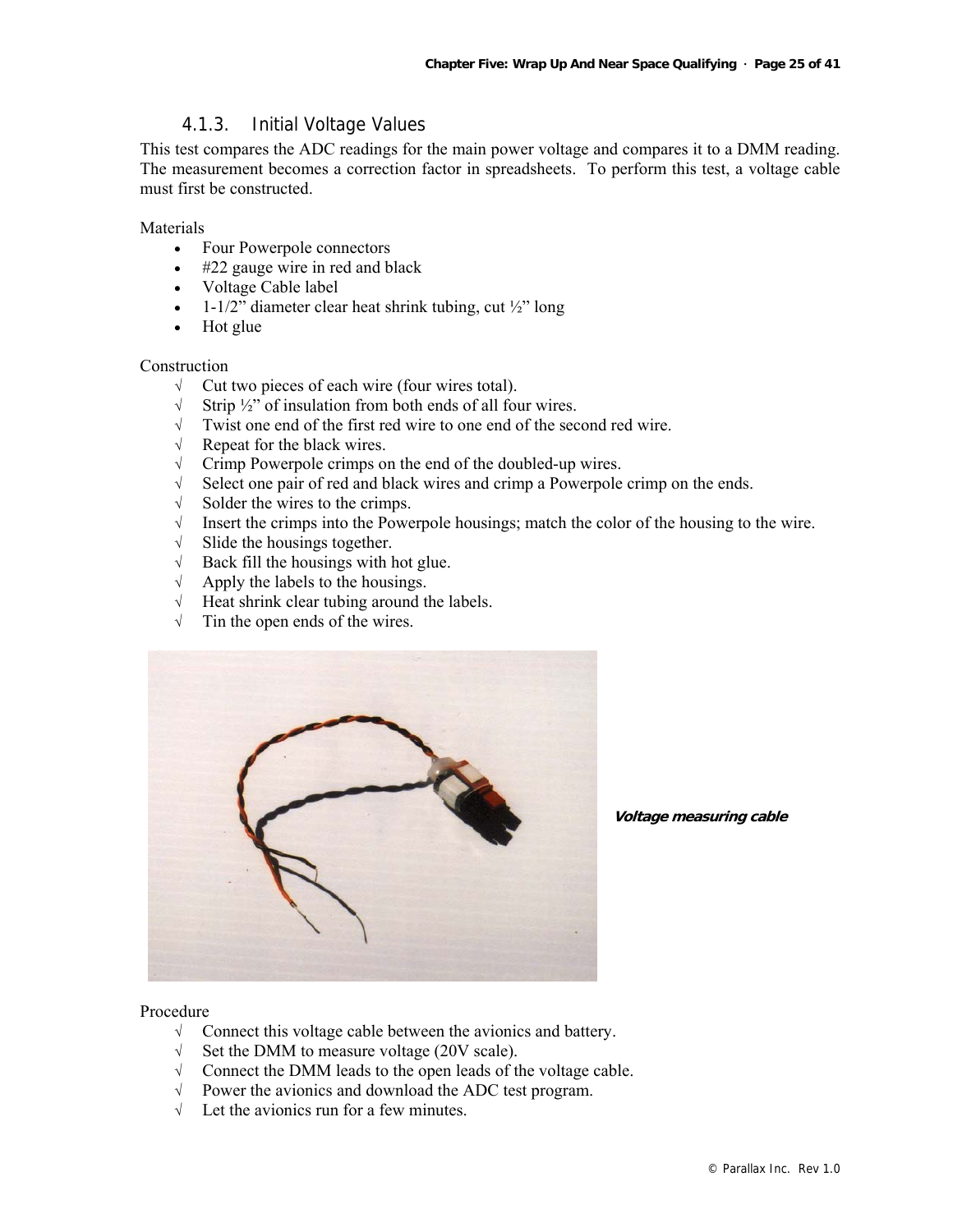- √ Record the voltage and ADC reading.
- √ Make measurements at several battery voltages and record the voltage and ADC reading.

Enter the recorded voltages and corresponding ADC values into a spreadsheet. A graph of the data should be linear. Calculate the slope of the line and the y-intercept of ADC values versus main power voltages for a spreadsheet formula. Keep the voltage cable handy for future use.

#### 4.1.4. Internal Temperatures

This test debugs the ADC value of the internal temperature for comparison to the measurements taken by a thermometer. After watching the temperature for an hour, any tendency of the capsule to selfheat is also determined (which is not as important as the initial calibration).

#### Procedure

Place a thermometer inside the airframe and seal the capsule. Power up the capsule and download the ADC test program. After several minutes open the airframe and measure the interior temperature with the thermometer and compare this measurement to the ADC value. Watch the temperature over one hour and record every few minutes. Determine the average temperature and whether the capsule self-heats.

#### 4.1.5. Missed Packets

The final test determines the percentage of skipped packets from the Flight Computer or Tracker that can be expected. This test involves sending telemetry from a flight computer or tracker and verifying that both that GPS sentences can be read and be telemetered. Take the near spacecraft outside where the GPS antenna can "see" satellites.

#### Procedure

If testing a flight computer, then download the telemetry test program. Otherwise, just attach the GPS to the tracker or TNC. Switch the HT frequency away from the national APRS frequency (144.390) so the test does not interfere with legitimate packet traffic. Power up the capsule outside where the GPS receiver can see satellites. Watch packet telemetry on a PC. You want to make sure the TNC is properly transmitting telemetry. Look at the raw GPS data; make sure a GPS fix exists and that the TNC is not reporting old data. Confirm that the GPS is reporting the correct altitude.

Do not be alarmed when all TNC packets do not get through. Determine what is nominal for the capsule. You may want to take the capsule for a test drive and record its packets throughout the test.

#### 4.2. Event Testing

Now that the capsule is confirmed to operate and its nominal values and calibration data are recorded, test the capsule for its ability to function through the events of a near space flight. In some ways, these tests are less important that the previous tests, but should still be completed if this is your first near spacecraft.

#### 4.2.1. Shake Test

Burst is chaotic. The capsule shakes and bounces around during the descent. Pack a capsule as if it were going on a mission and give it good shake. The capsule's avionics should function normally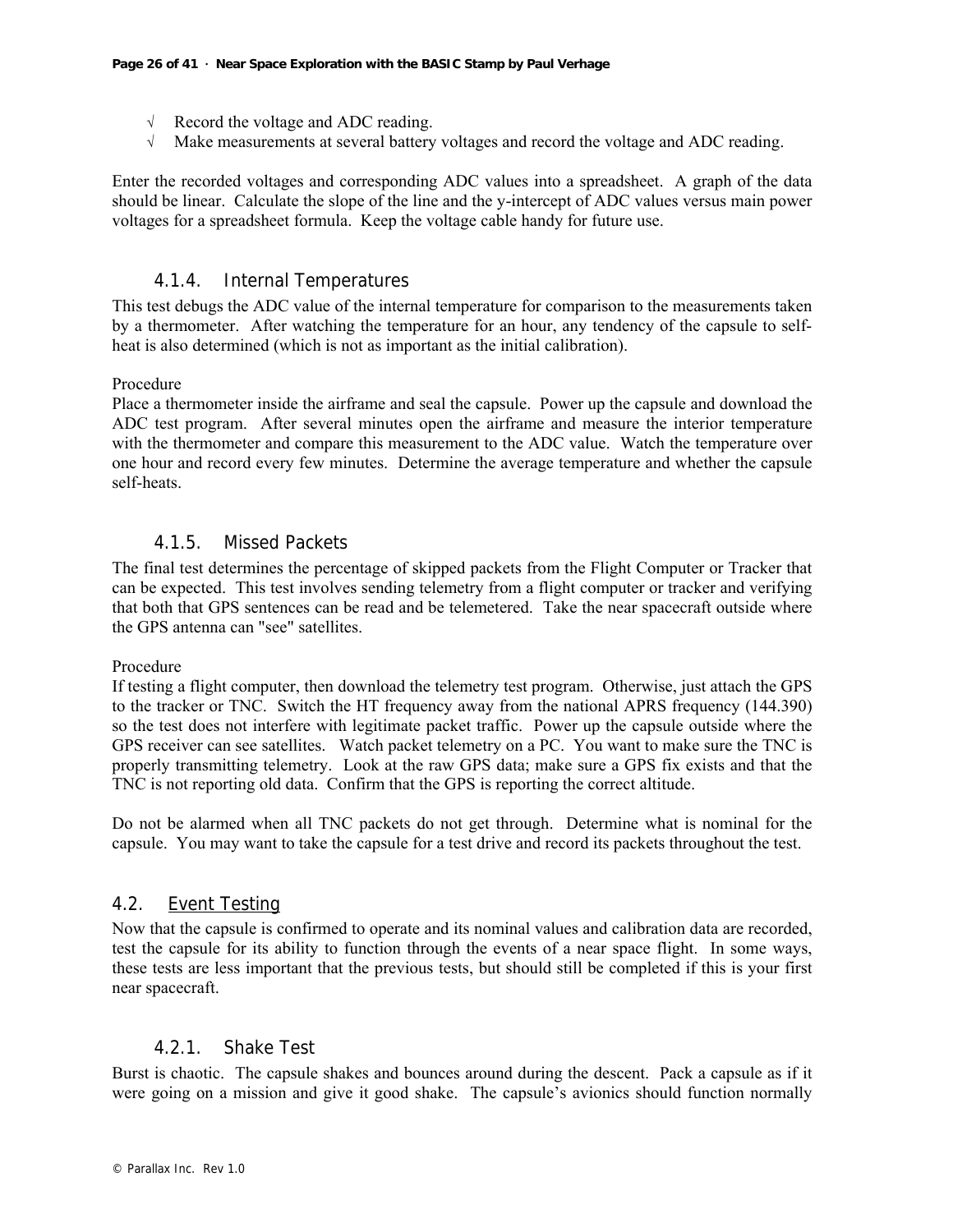during the test. During a typical landing, the capsule lands at a speed of about 1200 feet/minute or 20 feet/second. According to what we learned in high school physics, a speed of 20 feet/second is generated when an object falls for 0.6 seconds under the acceleration due to gravity. In a descent of 0.6 seconds, the same object falls five feet. Therefore a drop from five feet simulates a descent speed of 1200 feet/minute. If you want to simulate the landing of the capsule on the avionics, then drop the capsule from a height of five feet above the lawn (most flights recovery in open fields rather than cement sidewalks). Perform this test without booms in place, as they do not need to be tested. The capsule should not stop operating after landing. To be honest with you, I don't have the nerve to attempt this test, but my near spacecraft experiences this on every flight.

#### 4.2.2. Recovery Test

Read Chapter Six, Section 5.1 for directions on testing near spacecraft (and parachutes) during recovery.

#### 4.2.3. Thermal Testing

Remove the avionics from the airframe and seal them (including the batteries) into a clear plastic bag along with a thermometer. The bag is to prevent condensation, which can foul the thermal test. The antenna is too large to seal inside, so tape around the opening in the bag for the antenna coax. Be sure to seal the bag in a dry environment. First refrigerate the sealed avionics for a couple of hours. Immediately after removing from the refrigerator, confirm the GPS is capable of achieving a satellite lock and the TNC and HT are transmitting. If the avionics are reporting the temperature, compare the ADC reading to the thermometer reading.

Typically, the airframe interior temperature stays above freezing during a flight, except possibly during the early descent. The next test chills the avionics to a lower temperature and confirms it works at the worst expected temperature.

Repeat sealing the avionics and batteries inside a clear plastic bag, along with a thermometer. Again, leave the antenna outside the bag. Place the sealed avionics inside the freezer compartment and chill for thirty minutes. Remove the avionics and confirm the GPS is able to get a satellite lock and the TNC and HT are transmitting telemetry. If the telemetry is sending the avionics temperature, compare the reading to that of the thermometer. It was during just such as test that Jeff Melanson (KD7INN) discovered a failure concerning the Etrex GPS receiver. When its batteries cool down too far, the Etrex shuts down.

#### 4.3. Failure Symptoms

The next three tests, a cold test, a brownout test, and a GPS test, will operate the avionics to more extreme conditions. A well-insulated airframe is unlikely to fail the cold test, so it can be skipped if desired. The brownout/blackout test is more important and yields important results. The final test, GPS lock failure, shouldn't occur in near space, but it's handy to have a record of the symptoms.

#### 4.3.1. Chill to Kill

Pack the airframe inside a plastic bag to avoid condensation problems (near space is very dry). Pack the airframe inside a large Styrofoam cooler with blocks of dry ice. Protect the capsule from direct contact with dry ice by wrapping the dry ice in a cloth towel. Telemetry from the capsule can be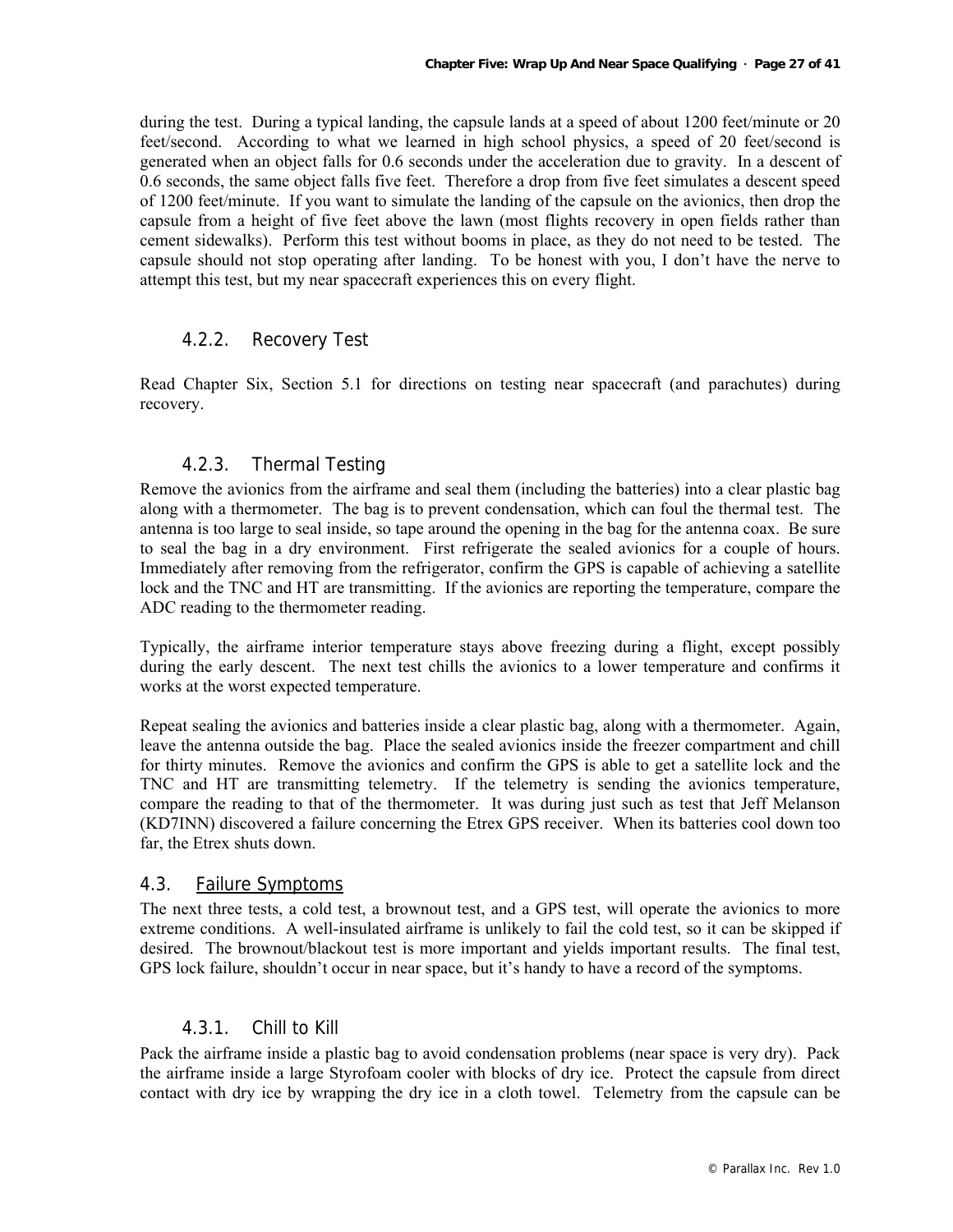received outside the Styrofoam box during this test. Monitor telemetry and determine if the ultra cold of dry ice causes a failure. These temperatures are about the most extreme you can expect for a flight.

#### 4.3.2. Brown-outs And Black-outs

This test runs the batteries down. The results from this test indicate two things: what events to expect as the avionics begin to fail, and an estimate of how long a near spacecraft is expected to function during a flight.

One thing to notice is that when the voltage to the flight computer or tracker's microcontroller drops too low, it undergoes a brownout. BASIC Stamp modules contain a brownout circuit which protects the microcontroller from behaving erratically or corrupting memory when the voltage drops too low. The last thing we want is for a flight computer to go on a rampage because of a low voltage condition (just imagine the results if this occurred in a Boe-Bot). When a brownout occurs, the BASIC Stamp module shuts down and reduces the load on the flight battery. With the reduced load, the flight battery voltage rises high enough to restart the module, which pulls the voltage back down to brownout conditions. This occurs until the flight battery is drained low enough that the voltage cannot rise high enough to restart the BASIC Stamp. Eventually the BASIC Stamp module experiences a blackout and shuts down completely. The occurrence of a brownout can be determined when a BASIC Stamp restarts several times in quick succession at the beginning of its stored program. Frequent resets during a flight are a bad sign.

Begin this test with a fully charged set of batteries. Record the start time and record the telemetry log from the avionics. Record the time the first brownout occurs and the time the BASIC Stamp module shuts down with a blackout. Record the ADC voltage reading when brownouts begin. Multiply the measured current draw from test 4.1.2 by the time required to reach brownout. The result determines the capacity the batteries under that current load. Record this result, as it is needed in section 5.2.

#### 4.3.3. Lost GPS Lock

Cover the GPS antenna with a sheet of aluminum foil. Record the results in telemetry. The important field to look at is the number of satellites in the \$GPGGA sentence. How does the calculated GPS position change as satellite locks are lost?

#### **5.0 Avoiding Problems**

The following list of suggestions will reduce the chances of an in-flight failure. However, the list is not comprehensive. Experience will permit you to develop a more complete checklist.

#### 5.1. Suspend Time with a Complete Near Spacecraft (sans balloon)

Assemble the modules into a complete capsule, along with the recovery system. Suspend the near spacecraft from a tree or balcony by a strong cord. Power up the avionics and observe the telemetry. Verify there is no there a problem with clearance between the modules and their antennas. Also verify there is no problem with radio frequency interference (RFI) among the components.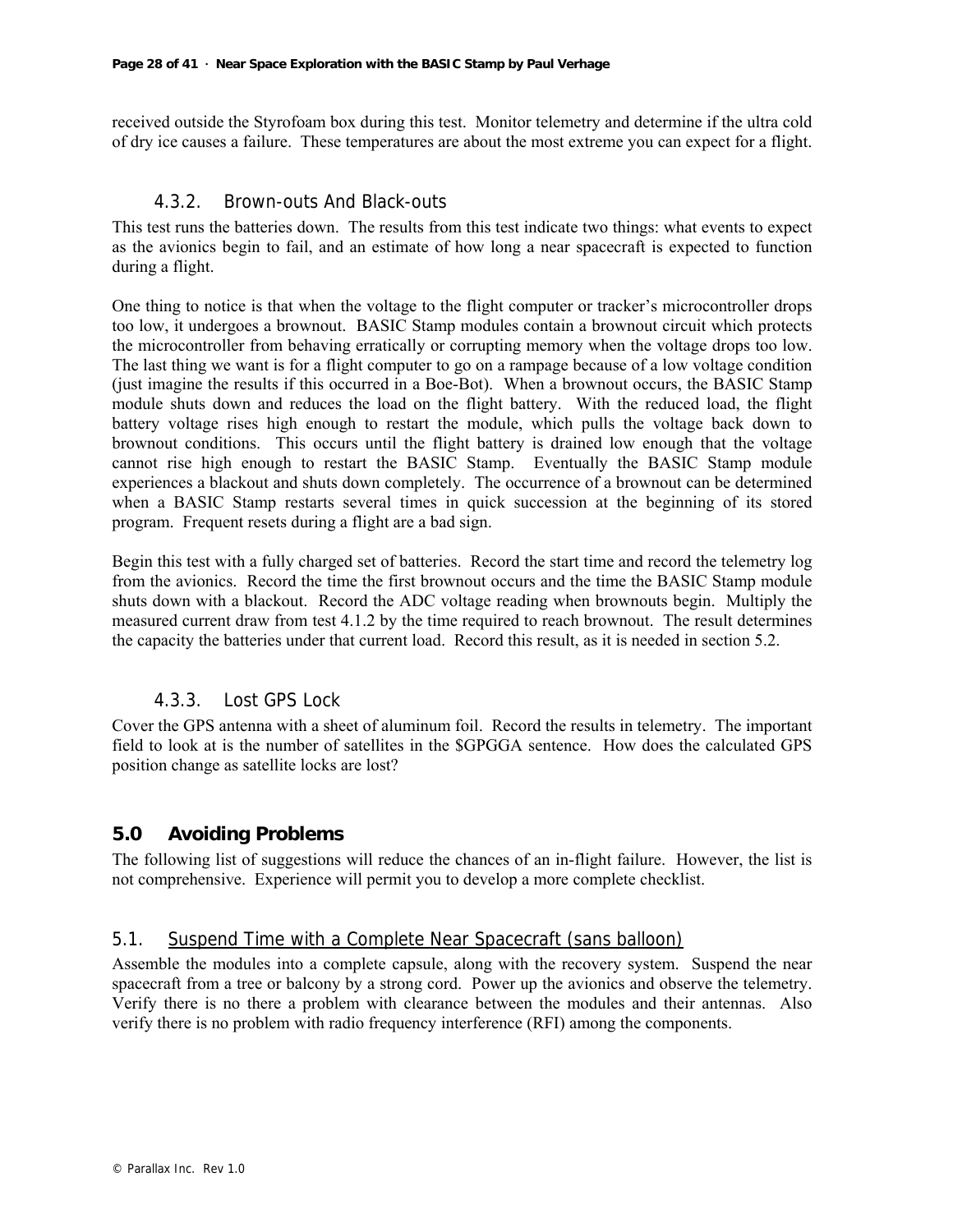#### 5.2. Check the Current Again

The nominal current for the avionics was determined and recorded during test 4.1.2. After the near spacecraft is configured for its next mission, measure the current again. Does the current seem excessive? Divide the capacity of the flight batteries (calculated in test 4.3.2) by the measured current to estimate how long the capsule can function under this configuration. If it won't last the entire flight, then do not launch the near spacecraft. Reconfigure the flight or determine if there is a bad component.

#### 5.3. Proper Treatment of Batteries

Some cells must be stored in a charged state while others must be stored in a discharged state. Know the requirements of the chemistry of the flight batteries and store the cells properly. Keep cells from freezing or getting too hot before launch. The assembled capsule can be stored in a cold location the night before a launch, but the batteries need to be kept at home and brought to the launch that morning. Be sure to properly recharge flight cells. As an example, do not recharge NiCds unless they have been fully discharged. Also, do not discharge cells to a voltage lower than is recommended for their chemistry. Test the cell voltage after charging and again in the capsule once the capsule is powered up. If using rechargeable cells, bring an extra set of charged cells to the launch site as a backup.

#### 5.4. Shielding and RF Problems

The full-up test of Section 5.1 will ensure there is no RFI. To further guard against RFI, cover HTs with boxes covered in aluminum or copper tape. From the author's experience, the DJ-S11 does not appear to create a RFI problem. To be safe, shield any untested transmitter (like an ATV transmitter). Various types of aluminum and copper tape are available for this purpose. Other options include physically moving the transmitter or its antenna to a new location (e.g. separate module) or reducing the transmitter power.

#### 5.5. Packing Components Inside the Airframe

Loose components need to be immobilized inside the airframe. Items with push buttons like HTs must be packed inside of boxes (Styrofoam works) so their buttons cannot be pushed during a flight. If changes to settings can be locked out (as with the DJ-S11), then they should be locked out. Seal boxes with rubber bands.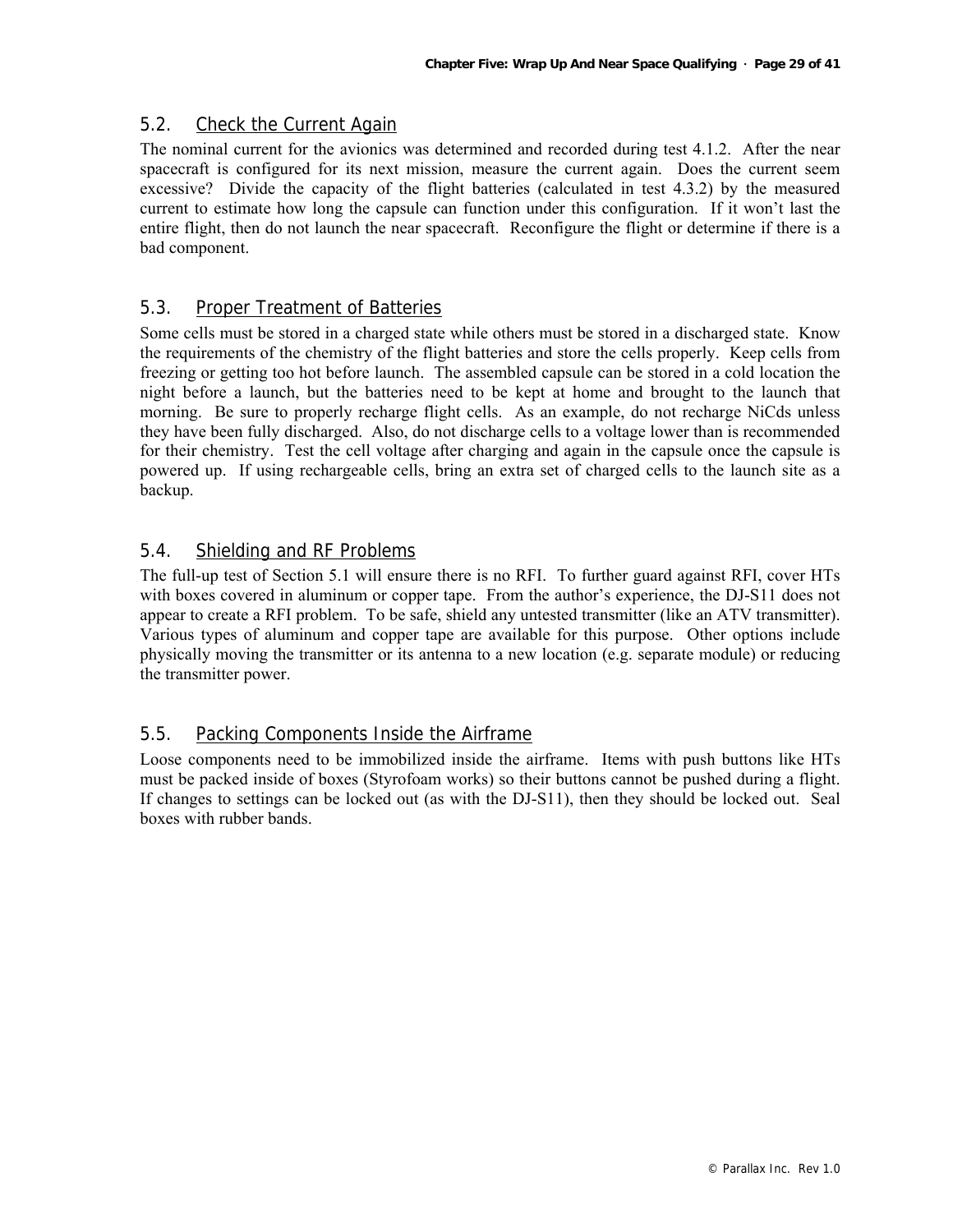

**An HT and its warm box -** More important than warmth, this box ensures HT buttons are not pressed during a mission.

Pack the remaining open space inside the airframe with Styrofoam peanuts or foam blocks.



**A Styrofoam-filled module** - The packing peanuts keep components from bouncing around, especially during descent.

### 5.6. Immobilizing Cables

While less of a risk, it is still a good idea is to immobilize cables. Tie together umbilical cables between modules with short lengths of twister seals.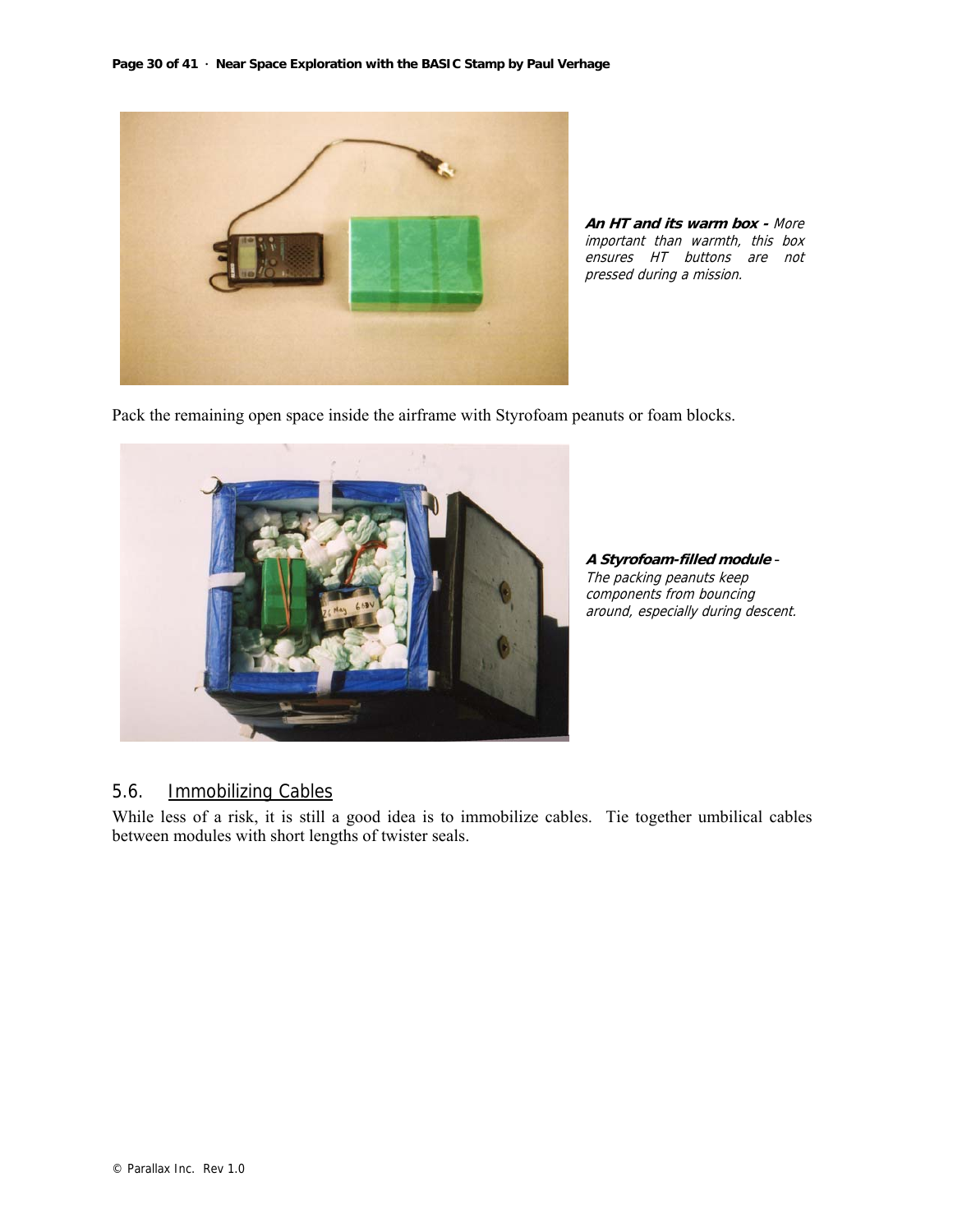

**Umbilical Cable** - To keep the cables of an umbilical from snapping against each other, wrap a twister seal around the cables every couple of inches. Twister seals make it easier to break apart the cables of the umbilical after a mission.

The cable between the avionics pallet and the Control Panel should be covered in a plastic spiral cover.



**Spiral Wrap** - Keeps the cables between the avionics pallet and control panel neat and under control.

#### 5.7. Avoiding Shorts

Use female receptacles in place of male headers where possible. Receptacles keep power and ground connections more isolated from one another when a washer is dropped inside the capsule than male headers. Cover all exposed power and ground pins with Styrofoam or other non-conducting blocks when possible.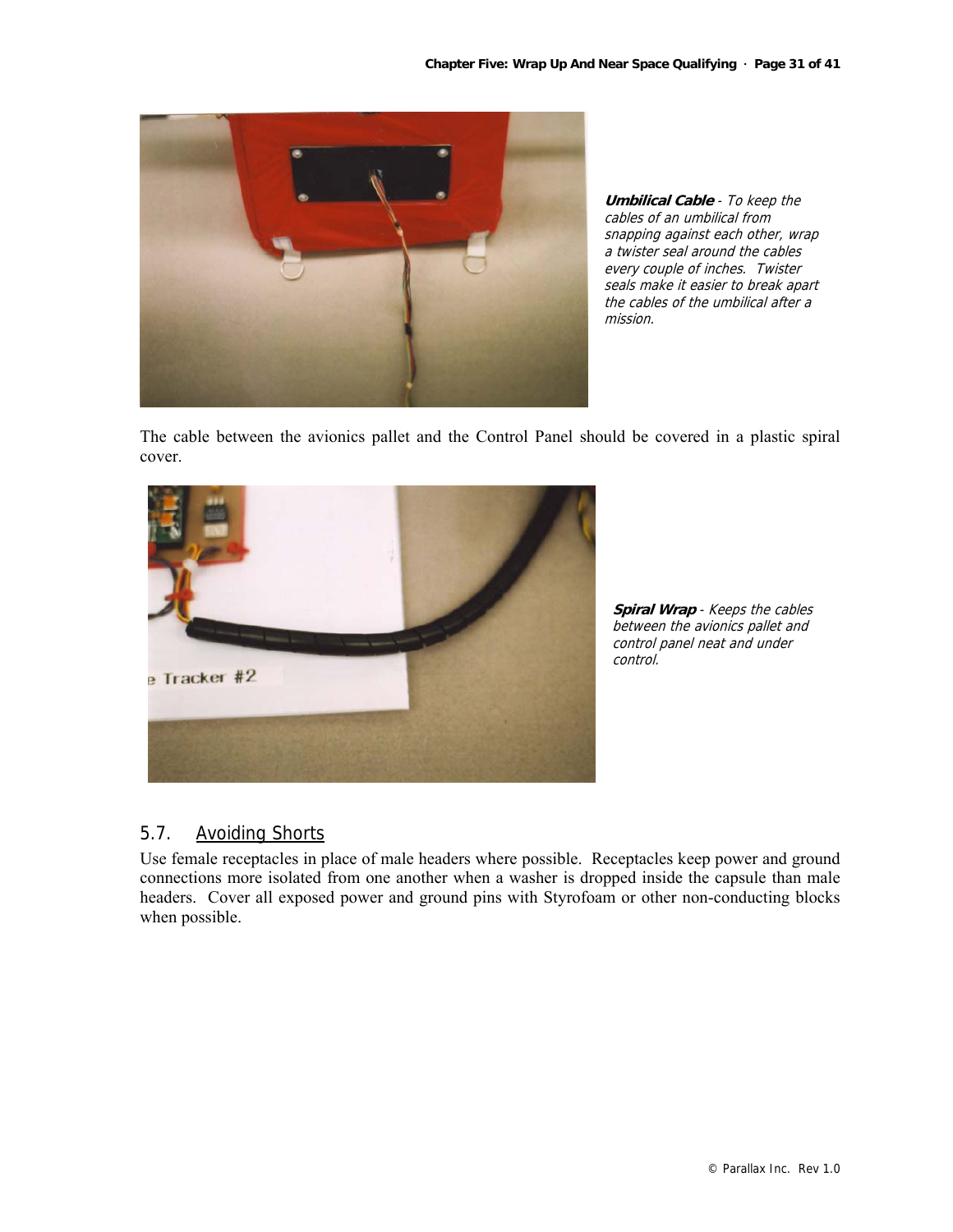

**Male headers and female receptacles -** Use male headers where servos may be plugged in. It's easier making connectors for female receptacles.

#### 5.8. Warm Boxes

Build extra insulation for temperature sensitive components, like batteries. Warm boxes stop cold airflow over components inside of them. Label the warm boxes so the component inside of them can be determined without pulling everything apart. Chapter Four, Section 4.2 contains directions for making warm boxes (battery boxes).

#### 5.9. Label Everything

Label every power cable, every polarity, every port, and every box inside an airframe and on the avionics pallet. Labels help to prevent improper and possibly destructive connections between components. The author had the wonderful experience of watching wiring inside a near spacecraft catch fire, from a battery that wasn't labeled.

#### 5.10. Warm Before Launch

Warming the interior of each airframe before launch is beneficial to batteries and avionics. The interior will still cool down during the flight, but not as fast, since it starts in a warmer state. Warm the airframe and avionics with a handheld hair drier on low setting. Be careful not to melt or damage components with the heat.

#### 5.11. Integrate a Backup Tracker

Unless it is absolutely necessary, never launch a mission without a backup tracker. The backup can be as complex as a second module carrying an independent flight computer and experiments or as simple as a reusable lunch bag carrying a Tiny Trak. The backup requires a separate battery, radio, antenna, and GPS receiver for reliability.

#### **6.0 Failure Modes and Failure Analysis**

Exercising caution before a mission reduces the chances of a mission failure. However, someone, somewhere will experience a failure. Should this happen, there are several observations to make if a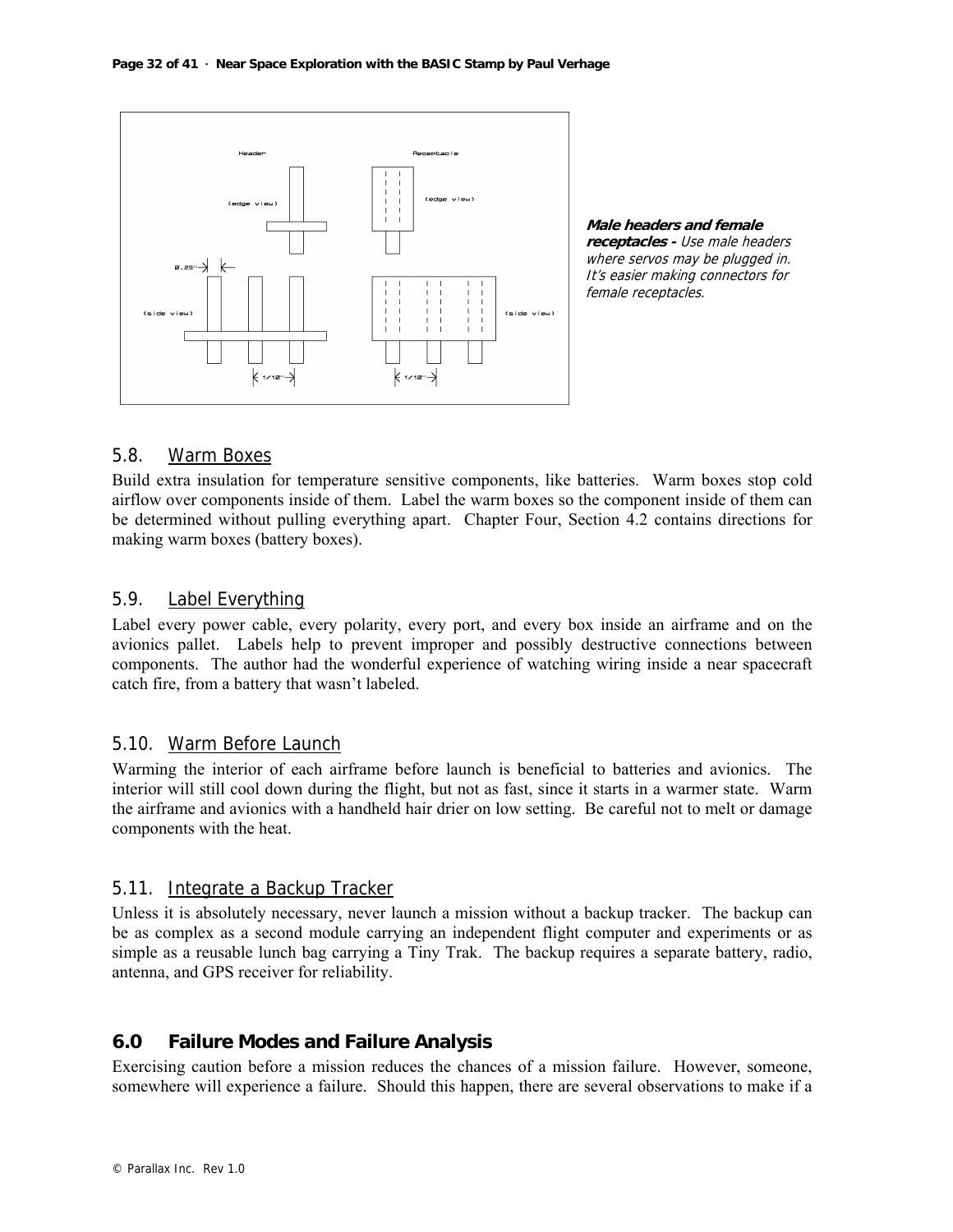mission should fail during a flight. The results are compared to the record from the previous tests performed in this chapter. Here are a couple of things to look for in a failure.

#### 6.1. Cold

Convert temperature ADC measurements into interior temperatures. Did the interior temperature drop lower than expected, or to the point of battery failure? The results of tests performed in sections 4.2.3 and 4.3.1 indicate the border between acceptable and unacceptable temperatures.

If it appears lower temperatures are responsible for a flight failure, the avionics may restart after landing when the interior temperature comes back up. It's important that someone drive back to the predicted recovery zone and listen for telemetry from the near spacecraft.

#### 6.2. Dead Batteries

Graph ADC voltage readings. Determine if the batteries discharged sooner than expected. This is a symptom of a short circuit or improperly recharged batteries. To reduce the chances of this occurring, measure the current draw of the assembled capsule and measure the voltage of the batteries under a load, once the capsule as been powered up. Look for evidence in the telemetry for the flight computer restarting itself as a result of a brownout. Compare main power voltage to interior temperature. As cells chill, their voltage drops. A drop in temperature may be the factor causing a drop in main power voltage.

#### 6.3. Short Circuits

Look for a dramatic rise in battery voltage and possibly a rise in the airframe's interior temperature. A drop in voltage should follow the voltage spike. But the batteries may completely fail as their voltage drops, preventing the transmission of main power telemetry. Placing a temperature sensor inside the battery compartment is a good idea. If the cells shorted out, there may be a temperature spike in the cells that the temperature sensor can report.

#### 6.4. Lost GPS Lock

Become familiar with GPS sentences so you can read the TNC log in APRS. In fact, start doing this from the first flight, even if it does not fail. Evaluate the GPS sentences by looking at fields like number of satellites, or the time UTC. When a GPS receiver begins to lose a lock, the number of satellites drops and eventually the time UTC field is left blank. The GPS receiver requires the largest amount of current, so look at the ADC voltage reading. Because of its large current requirement, a GPS receiver may be the first to fail as the batteries discharge. If the ADC voltage reading isn't dropping significantly, then the GPS may have failed internally, or by getting too cold. Again, placing a temperature sensor inside the battery compartment is a good idea.

#### 6.5. Pulled Cables

Look for a total loss of telemetry when previous battery voltages and interior temperatures are at acceptable values. A loss of telemetry at balloon burst is a good bet for a pulled cable or antenna. KNSP observed a total loss of telemetry on Flight 98B from pulled cables at balloon burst.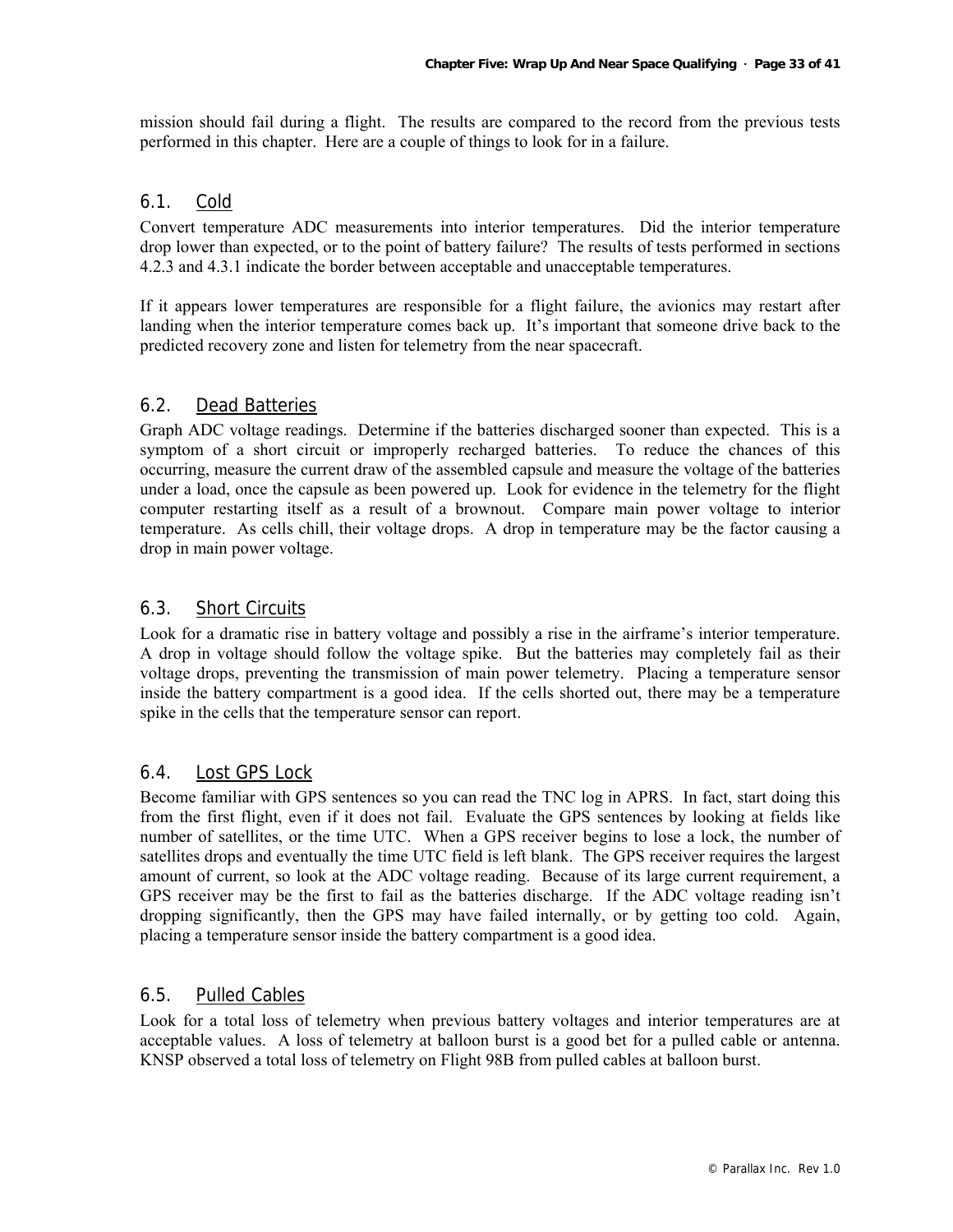#### 6.6. Document Events

After a flight anomaly, save everyone's flight log and construct the entire mission log by patching holes in one log with records from a second log. Have several people look at the reconstructed log looking for problems rather than depending on just one person to evaluate the reconstructed log during the failure analysis.

#### 6.7. When Things Go Wrong, a Checklist

Here is a list of items to look for during a failure analysis:

- Did the flight computer reset itself?
- Did the main voltage drop too low?
- Did the main voltage abruptly rise?
- Did the interior temperature drop too low?
- Were the GPS sentences incomplete?
- Was there an unusual loss of packets?
- Did anyone hear malformed packets at the time they were lost?
- Did the failure appear to occur right after burst?

#### **Good to Know - The Flight of Explorer II (1935)**

During my summer vacation in 2001, I made a visit to the geology museum of the South Dakota School of Mines and Technology in Rapid City. While there, I discovered a model of a gondola called Explorer II. The two aeronauts in this gondola created a new altitude record back in 1935 and became national heroes as result. The flight was launched nearby, in a location called Strato Bowl. This piqued my interested, so I did more research, which led me to the book *The Pre-Astronauts*, by Craig Ryan, published by The Naval Institute Press. With a little research I discovered the location of Strato Bowl. I made plans to visit it during my next summer vacation (being a teacher has its benefits). During the summer of 2002, I took a trip to Kansas for the Great Plains Super Launch (GPSL 2002). On the way I made several stops for hiking and camping in Yellowstone and the Black Hills. While in the Black Hills, I put a visit to Strato Bowl on my list of things to do.

Strato Bowl is located at the end of a canyon in the Black Hills of South Dakota where it forms a hollow on one side of a "box canyon". A large flat ground forms the base and there are and steep walls on three sides. The fourth side is open toward the north. There is an observation spot to the east, up on the rim of this open canyon.

In January 1934, The National Geographic Society and the Army Air Corp (predecessor to the USAF) announced plans to loft a laboratory into the stratosphere. It was planned to set the balloon altitude record. As a result of this announcement, the Soviets made an attempt to beat the Americans with their own high altitude balloon flight. Three aeronauts rode inside a sealed and pressurized gondola to a new altitude record, 72,178 feet. During descent, the Soviet aeronauts released too much gas from their balloon. One by one the cables attaching their gondola to the balloon popped loose. It's very likely the aeronauts were not aware of the cables coming off the balloon. At an altitude of 1,500 feet above the ground, the last cable popped loose, letting the gondola plummet earthward were the aeronauts were killed upon impact. A recording barometer however did survive, indicating their record altitude.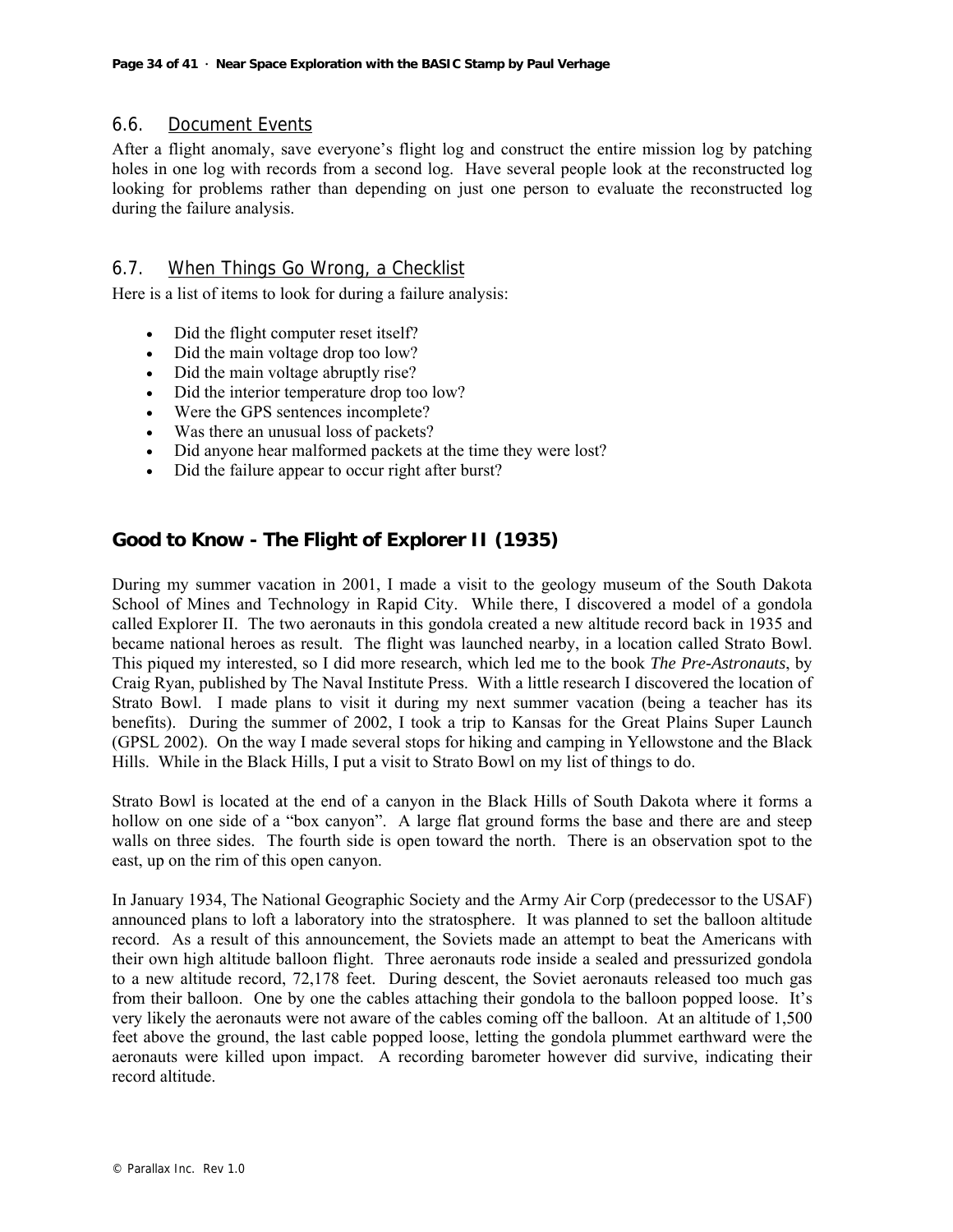With this disaster fresh in their minds, the National Geographic Society and the Army Air Corp began constructing a balloon for their mission into the stratosphere. The balloon was constructed from three acres of rubberized cotton sheets glued together with rubber cement. This large balloon was named Explorer and hydrogen was used as its lifting gas. The pressurized gondola in which the aeronauts would ride into the stratosphere was 8.5 feet in diameter and welded together from a material called Dow metal. It was painted white on top and black on the bottom for thermal control reasons. From the announcement of the launch to the actual launch took only seven months.

The first flight of the Explorer balloon was named Explorer I. It carried three aeronauts well into the stratosphere to perform experiments on cosmic rays, measure ozone, take air samples, and determine if bacteria or spores exit in the stratosphere. Almost 250,000 cubic feet of hydrogen was used to fill the Explorer balloon. The launch occurred from the Strato Bowl at 6:45 AM on July 28, 1934. The crew maintained constant radio contact with the ground station, W10FX. The gondola transmitted on a frequency of 13.05 MHz and was identified as station W10XFH.

At 60,000 feet, the balloon began ripping apart. At that altitude the air was too thin to support life. Since the aeronauts did not carry partial pressure suits, they were forced to remain inside the sealed gondola until it had descended to below 20,000 feet where they could safely open the gondola's hatch. During the descent, the aeronauts used their radio to report to listeners across the US the current status of their emergency. By the time the gondola had descended to 20,000 feet, the Explorer balloon was severely ripping apart. Sheets of rubberized cotton fell off the balloon, turning it into more of a parachute than a balloon. The aeronauts finally opened the hatch, donned warm clothes and parachutes, and prepared to jump.

At an altitude of 5,000 feet above a farm field outside of Holdrege, Nebraska, the hydrogen remaining inside what was left of the balloon exploded, letting the Explorer I gondola free fall to the ground. The first aeronaut out of the gondola at 3,000 feet above the ground was Captain Anderson. The last one out of the gondola at 500 feet above the ground was Major Kepner. His altitude of 500 feet was just high enough for his parachute to open and safely land him on the ground. There's a famous painting on the cover of a National Geographic Magazine of the time showing one of the aeronauts caught in the hatch while a second aeronaut is stepping on him to help push him out.



**Escape Painting** – In the back of the exhibit box.

The Explorer I crashed into a Nebraska cornfield and was crushed. The bail-out of the aeronauts and the impact of the gondola were recorded on film by aircraft. After all this, the Explorer I missed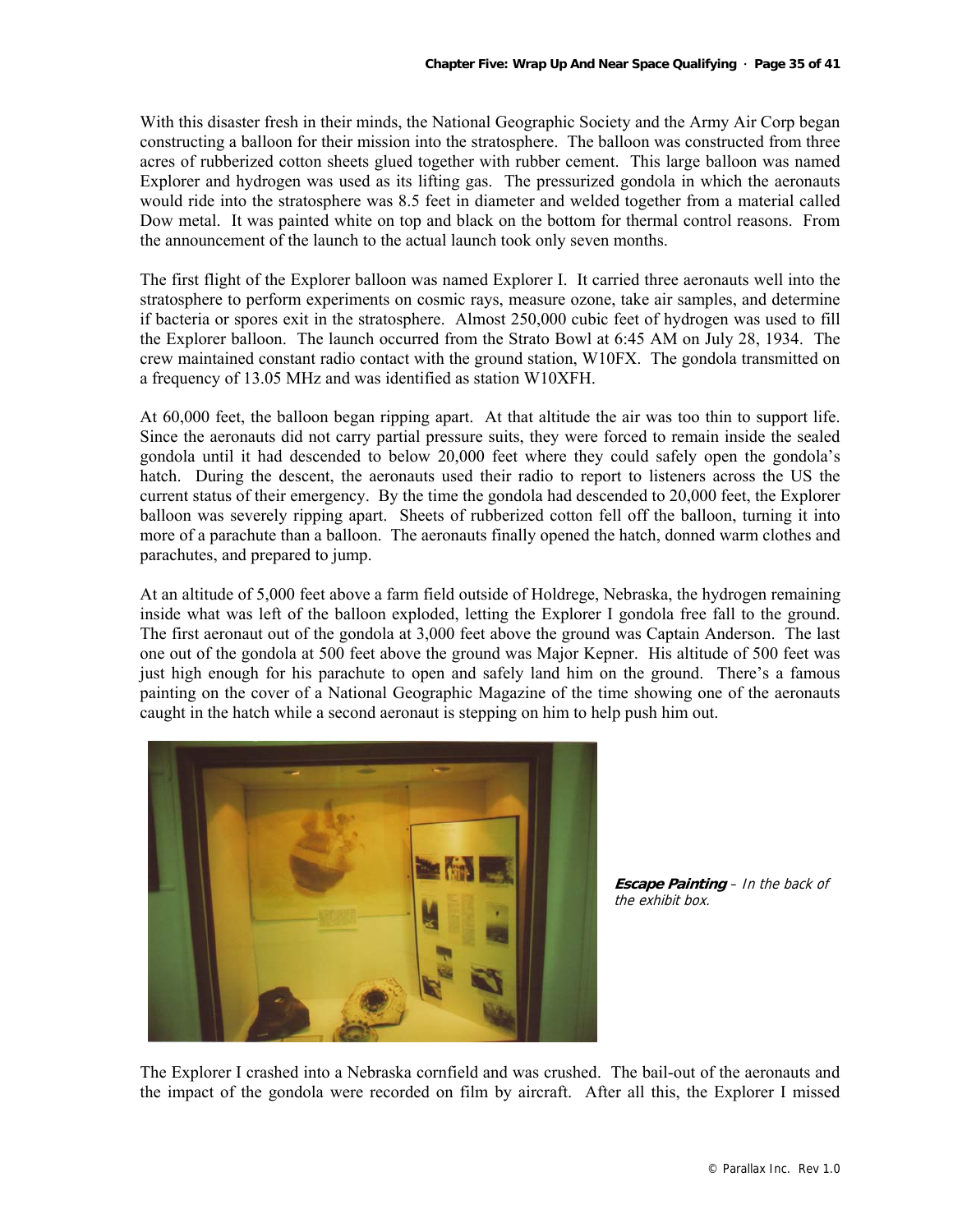making a new world altitude record by only 624 feet! The third aeronaut on the ill-fated flight of Explorer I was Captain Stevens. In 1924, Captain Stevens was the first person to take a photograph of the Moon's shadow on Earth during an eclipse. He made this photograph from a balloon.

It took another year to build a new balloon and gondola. The Explorer II balloon had a maximum volume of 3.7 million cubic feet, the largest balloon at that time. The combined weight of the balloon and gondola was nearly seven tons, about two tons less than the previous gondola and balloon. This time the balloon used helium gas for lift. 1685 tanks of helium were on hand at the Strato Bowl to fill the balloon. The first attempt to launch Explorer II ended on July 12, 1935, one hour before liftoff when the balloon collapsed, letting the helium escape. There was one other change. This time there were only two aeronauts in the gondola, Captain Orvil Anderson (Pilot) and Captain Albert Stevens (Commander, Scientific Observer, and Photographer). A crew of two was used on Explorer II for of two reasons: a crew of three was too cramped inside the gondola, and it appeared that a crew of three was bad luck.

Filling the giant balloon with helium began the night before launch at 6:30 PM. A twenty-foot long panel in the balloon ripped during inflation, putting a hold in the filling. After making repairs to the balloon, filling restarted.

The command "Up ship" was given and at 6:45 AM on November 11, 1935 as an estimated 21,000 people gathered on the rim to watch Explorer II lift off. Just after liftoff of the giant balloon, a downdraft threatened to push the balloon into the side of Strato Bowl. To prevent this, 75 pounds of fine lead shot was released from the gondola, increasing the ascent speed of Explorer II. The lead shot landed on the launch crew below and the gondola cleared the rim of Strato Bowl by fifty feet.

At an altitude of 15,000 feet, Captain Anderson slowed the ascent of Explorer II so that instruments could be rigged and the ports sealed. Then the balloon began its ascent into the stratosphere at a rate of 400 feet per minute. Four hours after lift-off (about 10:55 AM), Captain Anderson slowed the balloon's ascent to 200 feet per minute as the balloon reached its full volume. Explorer II had reached an altitude of 72,395 feet, the world's record at that time. The aeronauts held their altitude for one hour and forty minutes. The aeronauts inside were the first humans to report seeing the earth's curvature. A fan mounted to an arm mounted to the side of the gondola attempted to control the rotation and position of the gondola. However, the fan was ineffective in the stratosphere's thin air. As a result, the Sun's glare prevented the crew from making observations from all of the gondola's view ports.

Experiments on this flight included meteorological measurements of the stratosphere. The stratosphere's electrical conductivity (ionization levels), air samples, cosmic ray measurements (researchers were trying to determine the direction rays entered the atmosphere), winds aloft, and effects of stratosphere and cosmic rays on molds were all observed and recorded. The first motion pictures taken in the stratosphere were made on this flight. Remember, at this time, the stratosphere was a great unknown. The crew of Explorer II maintained radio communications with the US, with Europe, where they gave a radio interview in London, and even with the pilot of an airplane flying over the Pacific Ocean. The air temperature inside the gondola dropped to –23 degrees F during the ascent, freezing food they brought along, like hard-boiled eggs. From the ground, people were able to watch the entire flight of Explorer II.

At 12:30 PM, Explorer II began its descent. At an altitude of 1,000 feet, the aeronauts began tossing science instruments and air conditioning equipment out the gondola on their own parachutes. This protected equipment from a possible rough landing and kept chemicals in the air conditioning equipment from spilling and possibly harming the crew. Then they donned leather football helmets for additional protection. Explorer II landed at 3:10 PM in a prairie near the town White Lake, South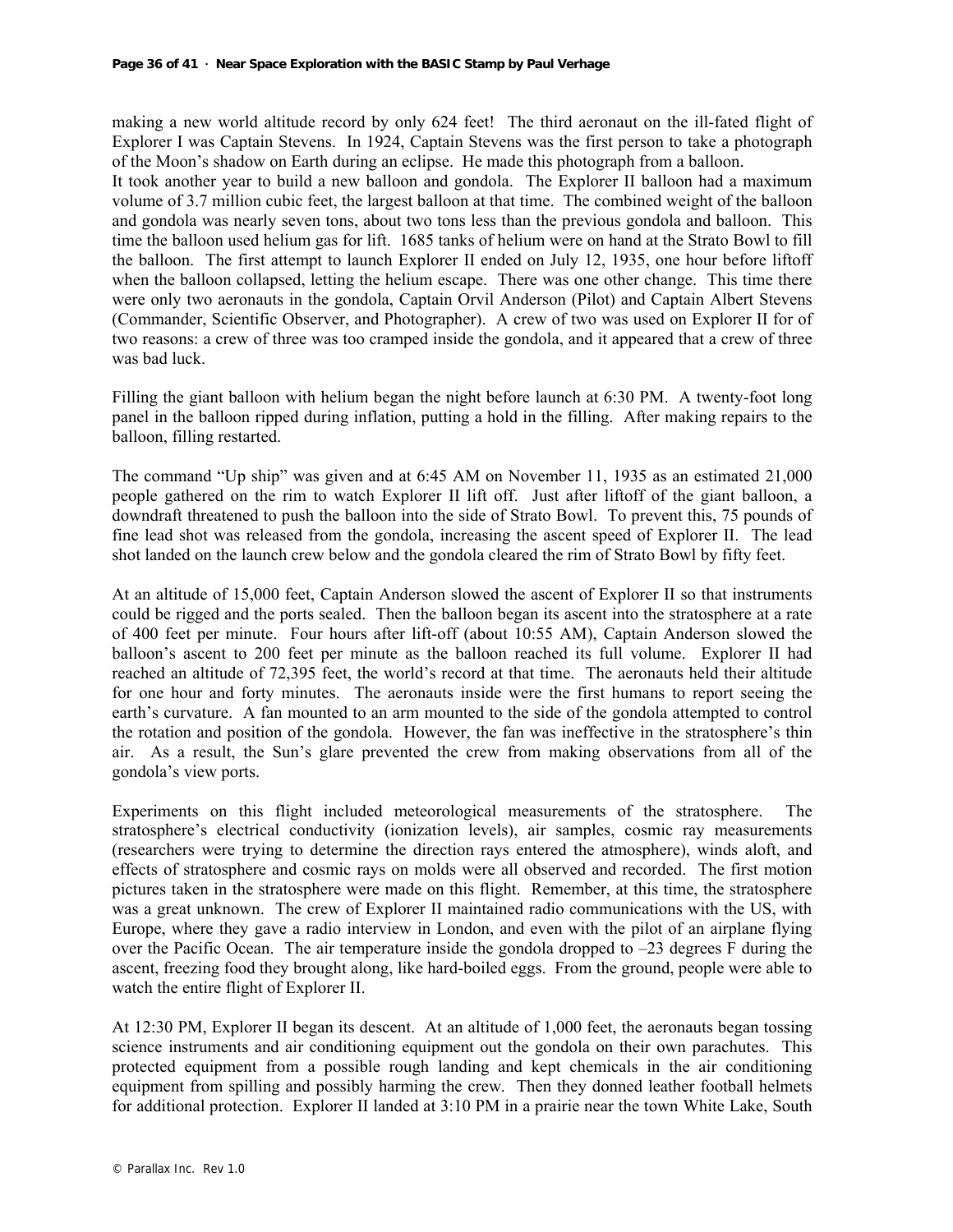Dakota. The landing was so gentle that only a single bumper burst. Henry Ubel, a civilian, was the first person on the scene. He claimed the Explorer II landed like a feather and estimated the collapsed balloon covered one acre of ground. The entire flight had taken eight hours, thirteen minutes.

The rubberized cotton envelope of Explorer II was cut into 1,000,000 bookmarks and given to members of the National Geographic Society. The outbreak of World War II prevented any more manned attempts for the next twenty years, until Project Strato-Lab and Man High were launched in the mid 1950's.

#### **Visiting Sites Related To Explorer II**

#### Directions to the Strato Bowl

If you wish to visit Strato Bowl and see more information on Explorer I and II, then you have to drive to the Black Hills of South Dakota. In this area I have found three places concerning Explorer I and II to visit.

To get to Strato Bowl, follow these directions:

- Drive I-90 towards Rapid City.
- Exit I-90 in Rapid City on Exit 57.
- Go south on I-190.
- I-190 ends on Route 44, also called Omaha Street.
- Continue further south, two more blocks.
- Make a left turn on Main Street. Note: Main Street is split into two roads of one-way traffic. Take the road going to your left, or east.
- Make the next right onto Mount Rushmore Road; you're now going south.
- Shortly afterwards, Mount Rushmore Road becomes Highway 16.
- Eleven miles later is the town of Rockerville. Note: Highway 16 splits up and goes around the town.
- The two roads you want, Gondola Road and Strato Bowl Road, are located just before Rockerville. You're very close when you see the service station and the rock and mineral store, both on the right side (north). Highway 16 begins going up hill a bit after you pass them. The exits for Strato Bowl and Gondola Road are on the north side (your right), with Strato Bowl Road just at the split of Highway 16 around Rockerville. There is a sign at Strato Bowl Road, so you can be certain you're on the correct road.



**Strato Bowl Sign**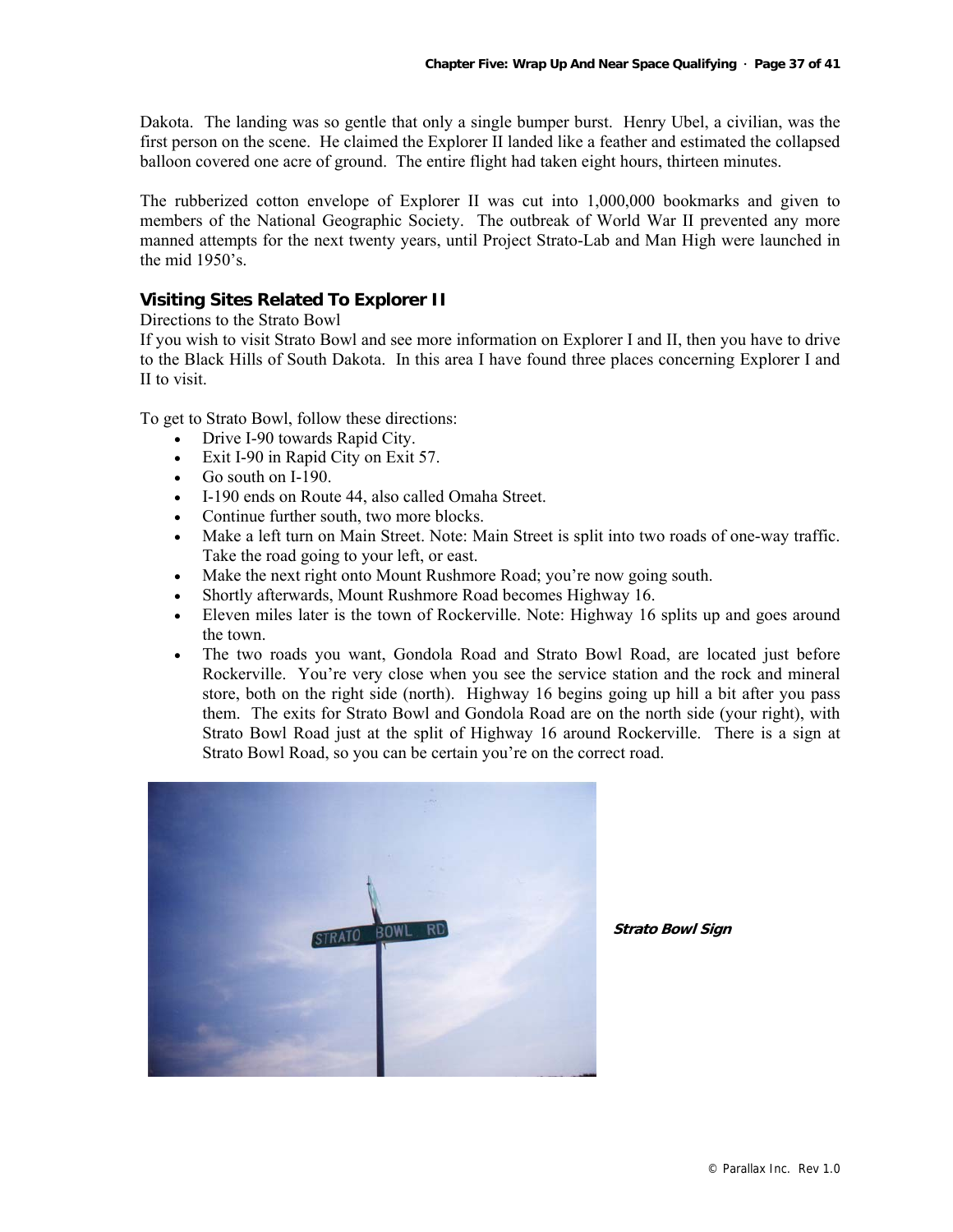#### **On to Strato Bowl Proper**

The Strato Bowl is located at the end of Strato Bowl Road, at GPS coordinates 43.97705 degrees north and 103.34658 degrees west. The road is winding and has plenty of trees on both sides. The road ends at a private drive and is surrounded with private homes. When I got there, I thought the gate was barring the rest of the way to Strato Bowl, so I didn't try to get to the site. However, I did notice an area on my right, a very flat and open field with trimmed grass. So I drove back to Highway 16 in hopes of going to the Strato Bowl Observation Point.



**Strato Bowl** – Flat and open field.

#### **To The Strato Bowl Viewing Area**

Go back to Highway 16 and drive away from Rockerville. About ½ mile away from Strato Bowl Road is the next exit, Gondola Road. The sign is on your right; there is no street sign for Gondola Road on the eastbound lane of Highway 16. Again, you want to go north on Gondola Road. The road ends in closed gate; there is enough room to park several cars off Highway 16. From here you hike the trail to the Observation Point. The hike is a very nice walk, about  $\frac{1}{2}$  mile long. Near the end the trail forks; take the left fork in the trail. As you approach the end of the trail you will see the guardrail and plaque of the Observation Point. From there you can look down into Strato Bowl.



**Plaque** – "From the floor of the Stratobowl below on November 11, 1935, The Stratoshere Balloon Explorer II rose to the world altitude record of 72,395 feet. The ascent was a made for scientific research under the joint auspices of the U.S. Army Air Corps and the National Geographic Society. Captain Albert W. Stevens, Air Corps commander and scientific observer. Captain Orvil A. Anderson, Air Corps Pilot."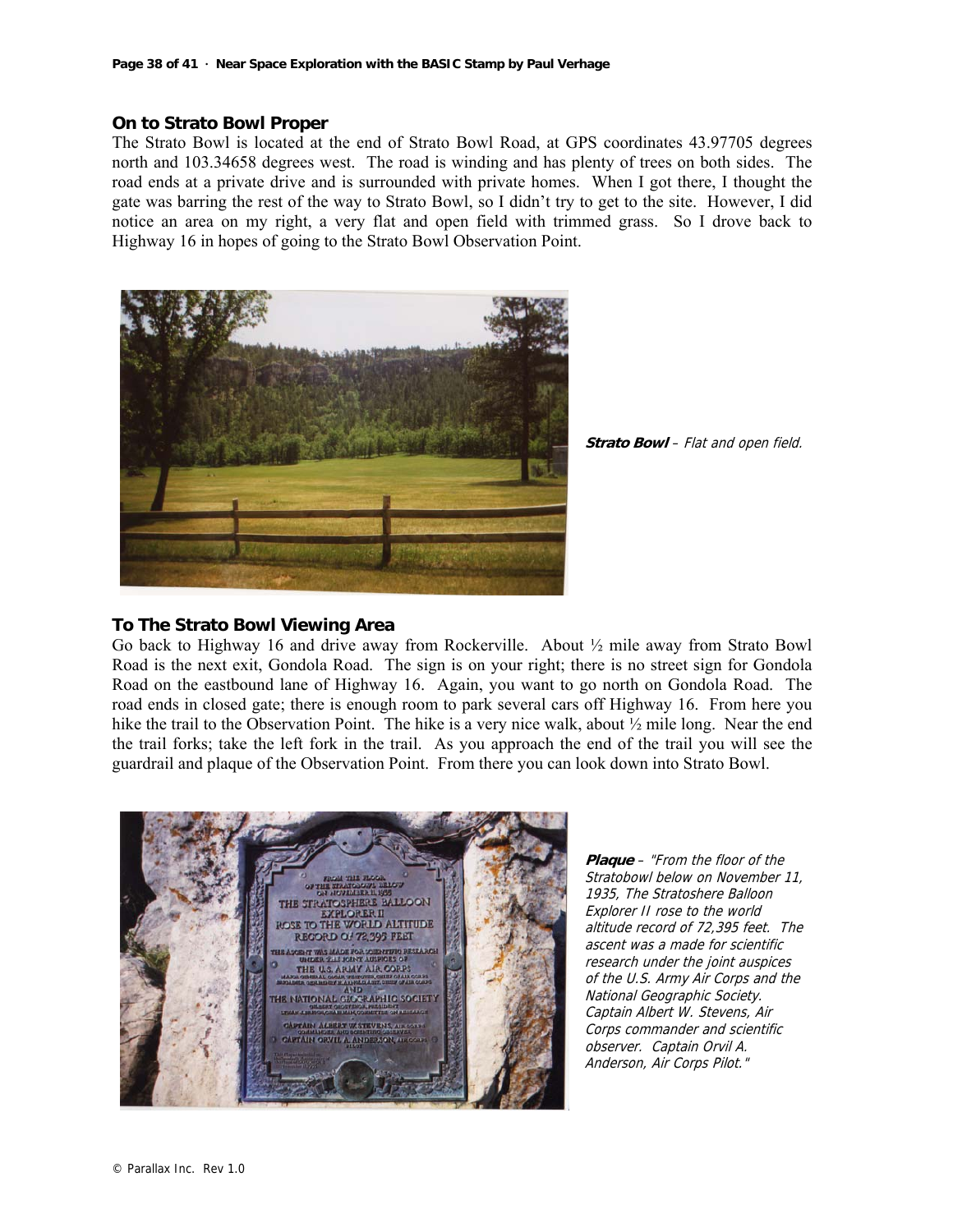From the Observation Point I saw a road that ended in a gate near several homes. I had a strong suspicion that this was the same area I stopped by on my drive to Strato Bowl. So I drove back down. And I'll be darned if that wide-open area I saw the first time didn't look a lot like Strato Bowl that I saw from the observation point. A couple of pictures and a few minutes later I was able to talk to the owners and confirmed that it was indeed Strato Bowl.



**Strato Bowl** – As seen from the observation point.

While you're at the Observation Point, why don't you try for the Geocache in the area? I tried, but couldn't find it. A couple of months later I learned that it had been stolen about the time I visited. If you do find it, leave something near space-related in the ammo can, such as a patch that has been on a mission. If you are unfamiliar with the sport of Geocaching, you can learn about this GPS-assisted global catch-and-release treasure hunt at www.geocaching.com.

#### **To See More about Explorer I and II**

The largest display about Explorer I and II that I have seen is located at the South Dakota Air and Space Museum, outside the gate of the Ellsworth Air Force Base. The display includes pieces of Explorer I and a scale model of Explorer II, both the gondola and the balloon. Be sure to bring some quarters with you to purchase a souvenir newspaper about Explorer II. The newspaper is a reprint of the Rapid City Daily Journal and has several days of coverage about the flight.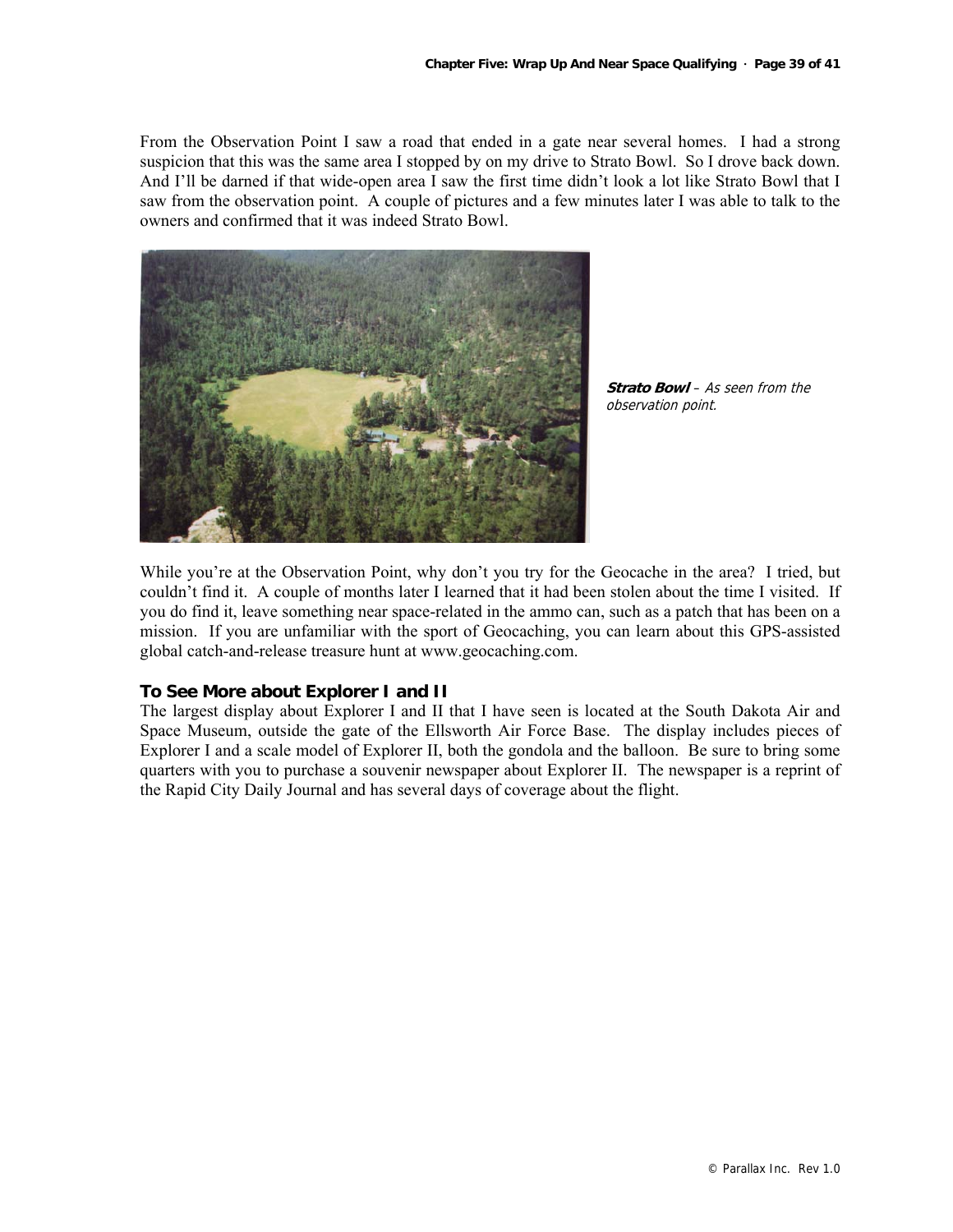

**The gondola** – In the museum.

To get to the Air and Space Museum, follow these directions:

- Take I-90 east towards Box Elder.
- Exit I-90 at the Box Elder exit, Exit 66.
- Go north from the exit for about a mile.
- On the left (west) is the Front Gate of Ellsworth Air Force Base; straight ahead is the South Dakota Air Space Museum. Parking is free as is the museum (a donation is recommended).

There's a lot more to the museum that just the Explorer I and II display. At the time of this writing, you could take a bus to tour a Minuteman missile silo.

Another place to see a model of Explorer II and a great museum of rocks and minerals is at the Museum of Geology at South Dakota School of Mines and Technology. The campus is located in Rapid City, so you'll have to head west from the museum.

To get to the Museum of Geology, follow these directions:

- Drive I-90 towards Rapid City.
- Exit I-90 in Rapid City on Exit 57.
- Go south on I-190.
- I-190 ends on Route 44, also called Omaha Street.
- Continue further south, two more blocks.
- Make a left turn on Main Street. Note: Main Street is split into two roads of one-way traffic. Take the road going to your left, or east.
- Drive approximately two miles as the road gradually curves towards the south.
- The museum and campus are on your right.

I will admit that I got lost in town trying to find the museum. After driving around like an idiot, I finally stopped and asked for directions. After I got to the museum, I found parking on campus a few hundred feet from the museum that was free parking. The Explorer II display is on the stairs, halfway between the first and second floor.